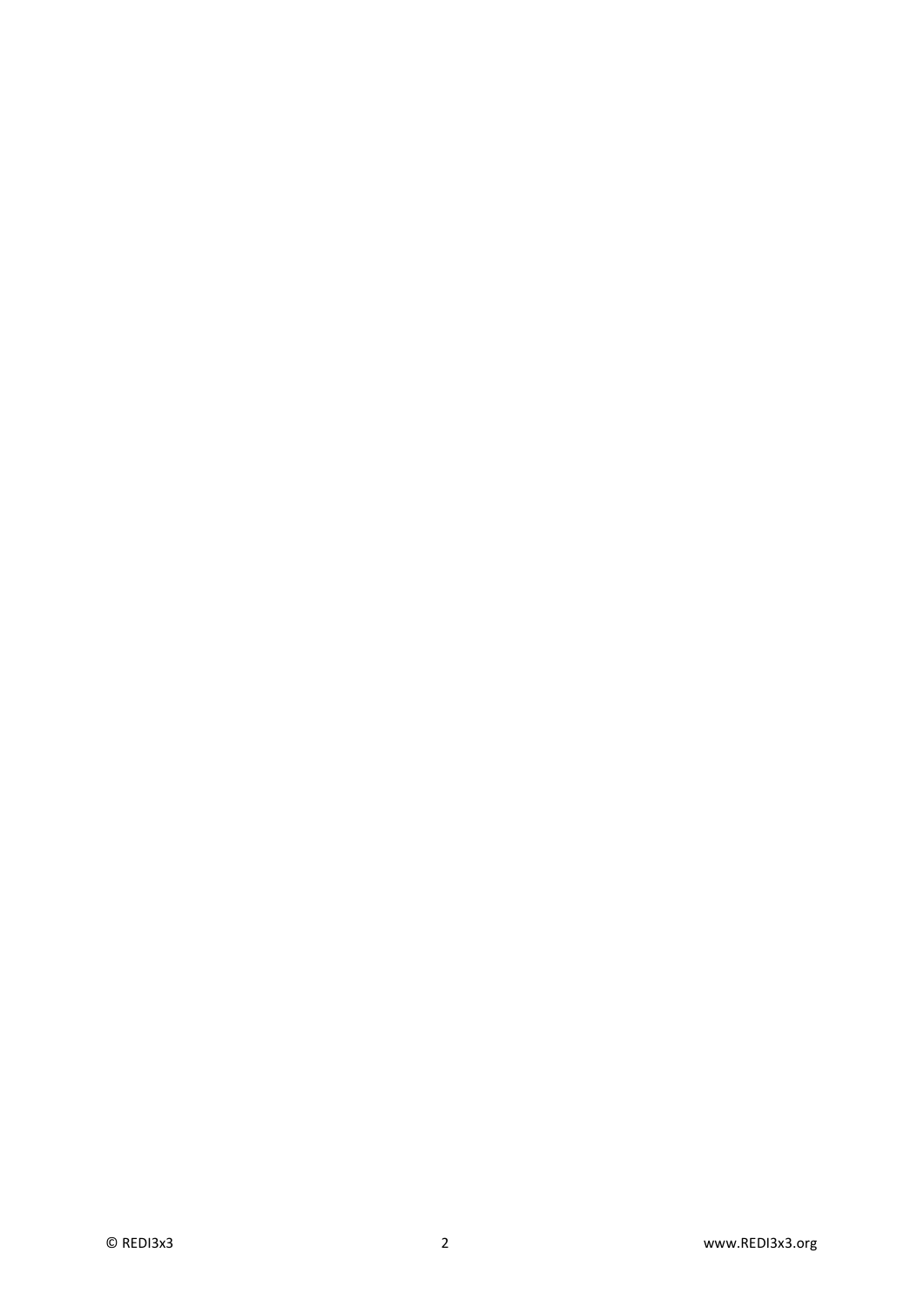## **Wages and wage inequality in South Africa 1994-2011:**  The evidence from household survey data<sup>[1](#page-2-0)</sup>

## **Martin Wittenberg**

(DataFirst, SALDRU and School of Economics, University of Cape Town)

Inequality is again on the centre-stage in the international debate, with the run-away success of Piketty's book "Capital in the Twenty-First Century" (Piketty 2014). In many countries in the world inequality has widened over the last few decades, with gains disproportionately concentrated at the top end of the income distribution. This may be due to the weakening of redistributive policies in many OECD countries: tax rates on top earners and on corporations have come down, while union power has significantly weakened across the board.

South Africa is in some respects an anomaly: the government that came into power in 1994 was explicitly committed to redistribution and was in alliance with the trade union movement. Unlike in many other countries, union influence was actually extended through the labour relations system during this period. Nonetheless, as we will show later, inequality in labour earnings still widened during this period.

The South African case is therefore of considerable interest more generally. Indeed Piketty opens his analysis (2014, p. 39) with the Marikana massacre. That conflict was sparked by the suspicion that the bosses were benefitting more from growth than the workers, i.e. the impression of widening inequality is itself becoming a cause of labour instability.

Understanding wage trends in South Africa post-1994 is therefore important: it is interesting to South Africans in its own right, because the question of the distribution of the benefits of growth is central to the political debate; and it might illuminate the processes underpinning the growth of inequality more generally.

Analysing the trends should be fairly straightforward, given that South Africa has been collecting survey data on earnings since at least 1994. Nevertheless as noted in Wittenberg and Pirouz (2013) the series is bedevilled by breaks in the measurement process. So one of the

<u>.</u>

<span id="page-2-0"></span> $1$  This paper draws on and extends work reported on in two working papers, Wittenberg and Pirouz (2013) and Wittenberg (2014). Some of the original data work was done with the support of an infrastructure grant to DataFirst from the Redi3x3 project on "Employment/Unemployment, Income Distribution and Inclusive Growth". The Vice-Chancellor's Strategic Fund of the University of Cape Town paid for the initial construction of the PALMS dataset without which this research would not have been possible. The ILO commissioned some of the initial analyses of wage trends, which are reported in Wittenberg (2014). I would like to acknowledge the helpful comments and support from Patrick Belser and Kristen Sobeck in that work.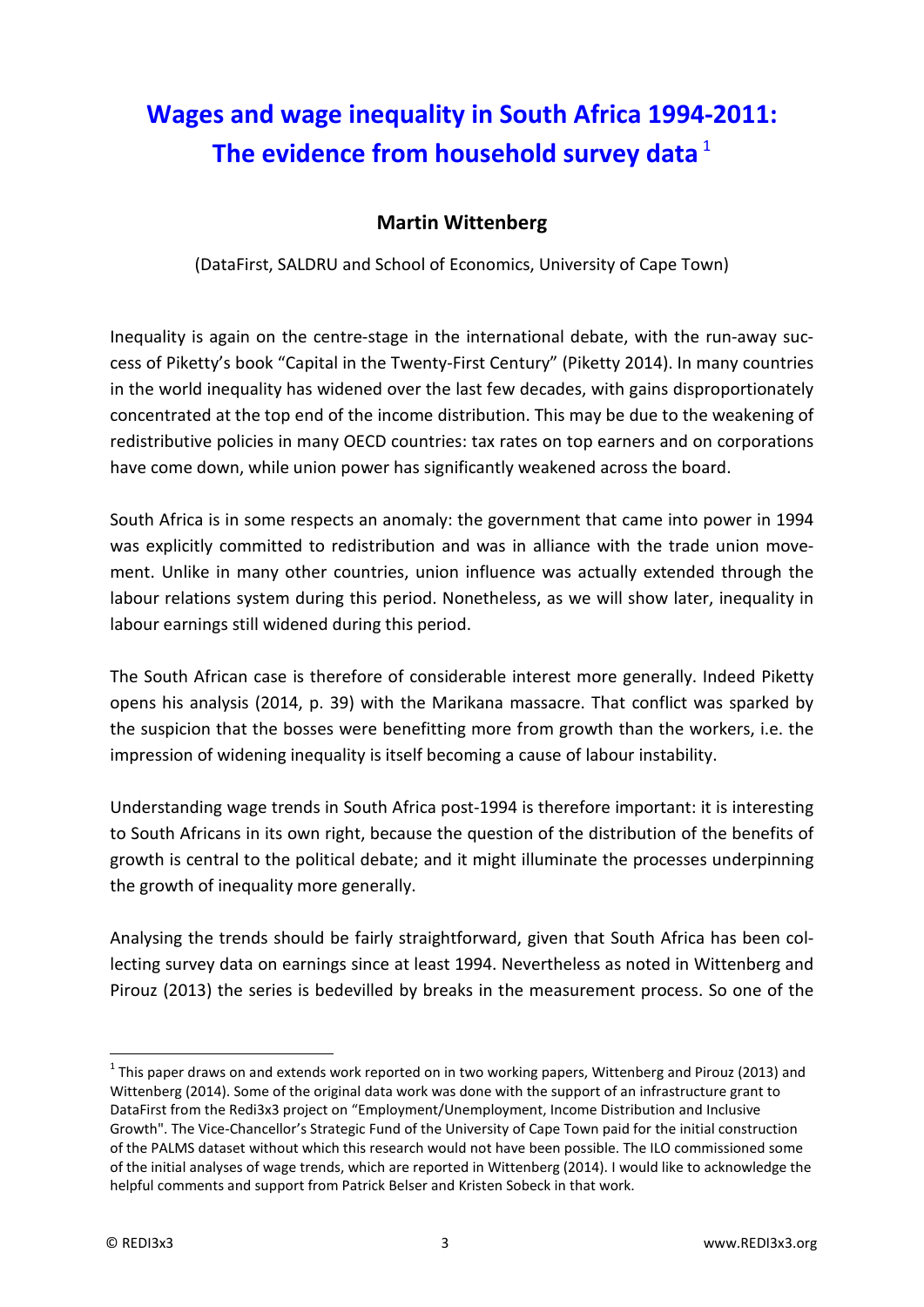more significant general lessons to emerge from South Africa is the importance of careful measurement for the analysis of inequality.

In this paper we will present our best bet at what the long-run trends are, dealing with as many of the measurement issues as possible. In the process we will argue that confronting them is not a minor component of the research: it is absolutely central if one wishes to get the trends right.

The plan of the discussion is as follows: in the next section we review the literature. We then talk about the data underpinning our study and focus on three key measurement issues: changes in the instrument, outliers and missing data (including bracket responses). We show why these issues matter. In Section 3 we discuss the methods for analysing the data. In particular we discuss the algorithms for detecting outliers and multiple imputations. In Section 4 we show the impact of different types of data quality adjustments, while in section 5 we discuss wage trends and the evolution of wage inequality. We argue that there is compelling evidence that the top end of the earnings distribution has shifted away from the median, while inequality at the bottom end of the distribution has become reduced.

## **1. Literature review**

The earnings information in South African household surveys has been used to many ends: to estimate discrimination (e.g. Rospabé 2002), investigate the union wage premium (e.g. Schultz and Mwabu 1998, Butcher and Rouse 2001), or to estimate returns to education (e.g. Keswell and Poswell 2004). Less has been written about the trends in earnings themselves. There is a literature looking at the long-run trends using the macroeconomic series based on firm surveys (e.g. Mazumdar and van Seventer 2002, Klein 2012), but that data series is subject to its own problems (see Wittenberg 2014).

Several papers have used survey evidence to discuss wage trends from 1994 to the early 2000s (see for example Casale 2004, Burger and Yu 2007). One of the issues which was debated was whether or not there had been a precipitous decline in real earnings over this period. Much of this was concentrated in the informal sector. Casale suggested that better enumeration of low wage work might explain some of the decline, but argued that

"the fall in informal self-employment earnings between 1995 and 2001 is unlikely to be the result of improved data collection alone, as more and more people crowding into already low income-generating informal activities would be expected to depress average earnings even further." (Casale 2004, p.264).

Burger and Yu (2007), by contrast, suggest that the large drop in informal sector earnings is concentrated between October 1999 and February 2000, due to changes in the capturing of informal employment attendant on the introduction of the Labour Force Survey. They conclude that while there may have been a decline in earnings between 1995 and 1998 for for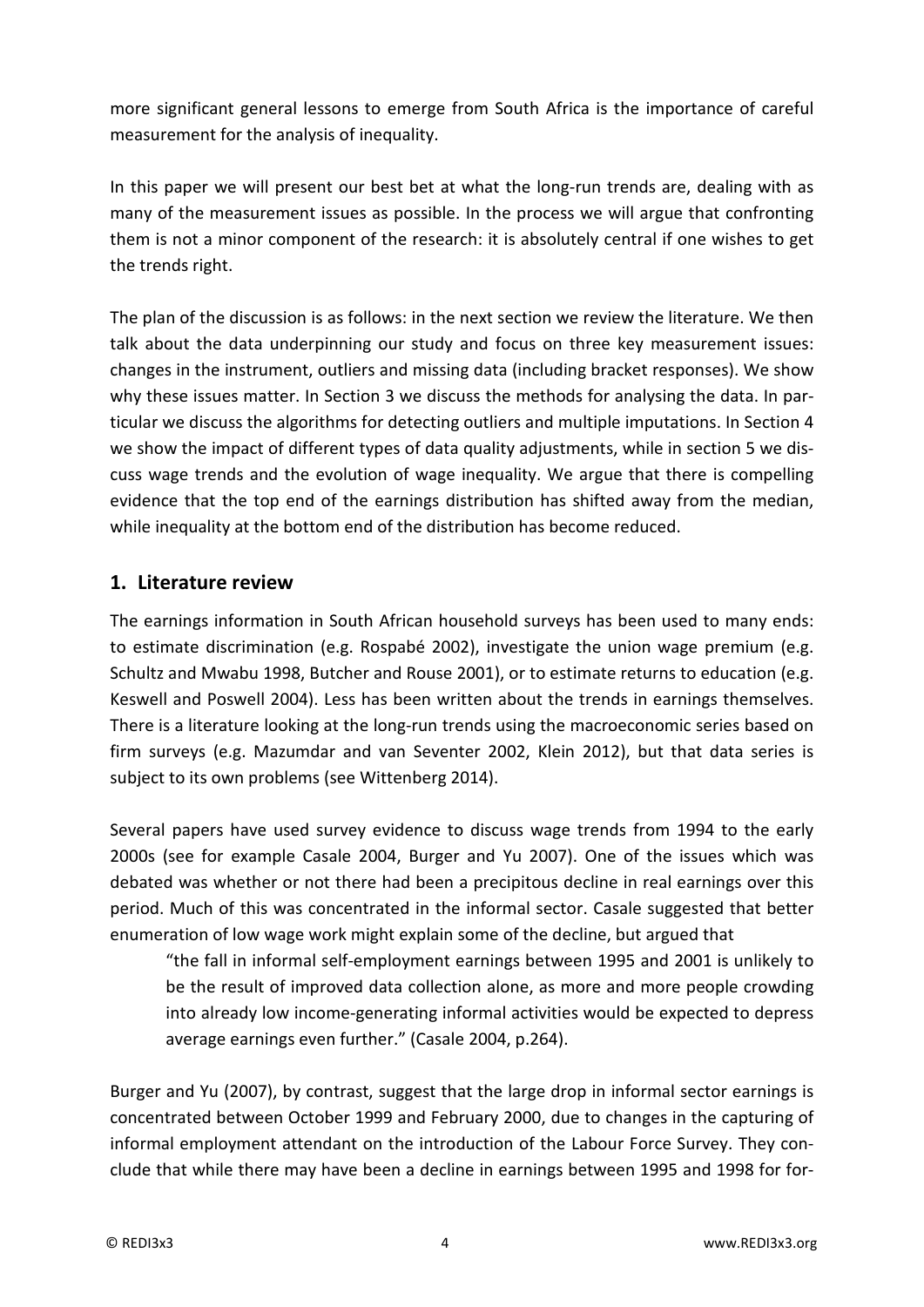mal sector workers, the overall trend in earnings is likely to have been upward. They also highlight that extreme values ("millionaires") contaminate the trends observable overall.

Neither of these papers discuss how they deal with respondents who provided responses only in brackets. Nevertheless this issue is likely to be of some importance, since Burger and Yu attribute some excess "millionaires" in the October Household Surveys to this type of reporting:

"This is due mainly to changes in the earnings intervals that individuals were allowed to specify without revealing their exact incomes, which permitted all workers in 1995 and the self-employed in 1996 to 1998 to answer in higher income brackets than were available to respondents in the subsequent years." (Burger and Yu 2007, p.6).

The issue of bracket responses is discussed explicitly by Posel and Casale (2006), who note that people who prefer to give only ranges for their income look different on many dimensions from people who give actual amounts. They go on to consider various ways of converting the bracket information to actual earnings. They suggest that mid-point imputations (likely to have been used by Casale 2004 and Burger and Yu, 2007) perform reasonably. We'll discuss the question of imputations in more detail below. Von Fintel (2007) considers what happens when these sorts of imputations appear on the right hand side of regression analyses. He concludes also that mid-point estimates do not produce dramatically misleading results.

This line of research has not continued, mainly because the earnings question was removed from the Quarterly Labour Force Surveys (QLFS) that replaced the Labour Force Survey in 2008. The reason for taking out the question was, *inter alia*, criticism from an IMF delegation that assessed labour market statistics. Their objection (cited in Statistics South Africa's official response) was that

Data on earnings are collected each survey but considered to be poor quality, especially for the self-employed. Question has relatively high refusal/non-completion rates. Data are not published; hence the importance of the data is not appreciated by the survey officers. (Statistics South Africa 2008, Section 2.3.5, pp.7-8).

The earnings question did reappear in late 2009, but the microdata was not released with the public release of the QLFS. The earnings information from 2010 and 2011 has become available, although it was released separately (and considerably later) as the "Labour Market Dynamics in South Africa" study.

This work (see also Wittenberg 2014) therefore presents the first discussion of the longerrun trends. It is also the first contribution which deals with the bracket responses and missing data across the entire time run using a multiple imputation framework (Vermaak 2012 does so for the LFSs only). As we argue below, this approach is likely to be the best overall, because it allows us to create confidence intervals correctly.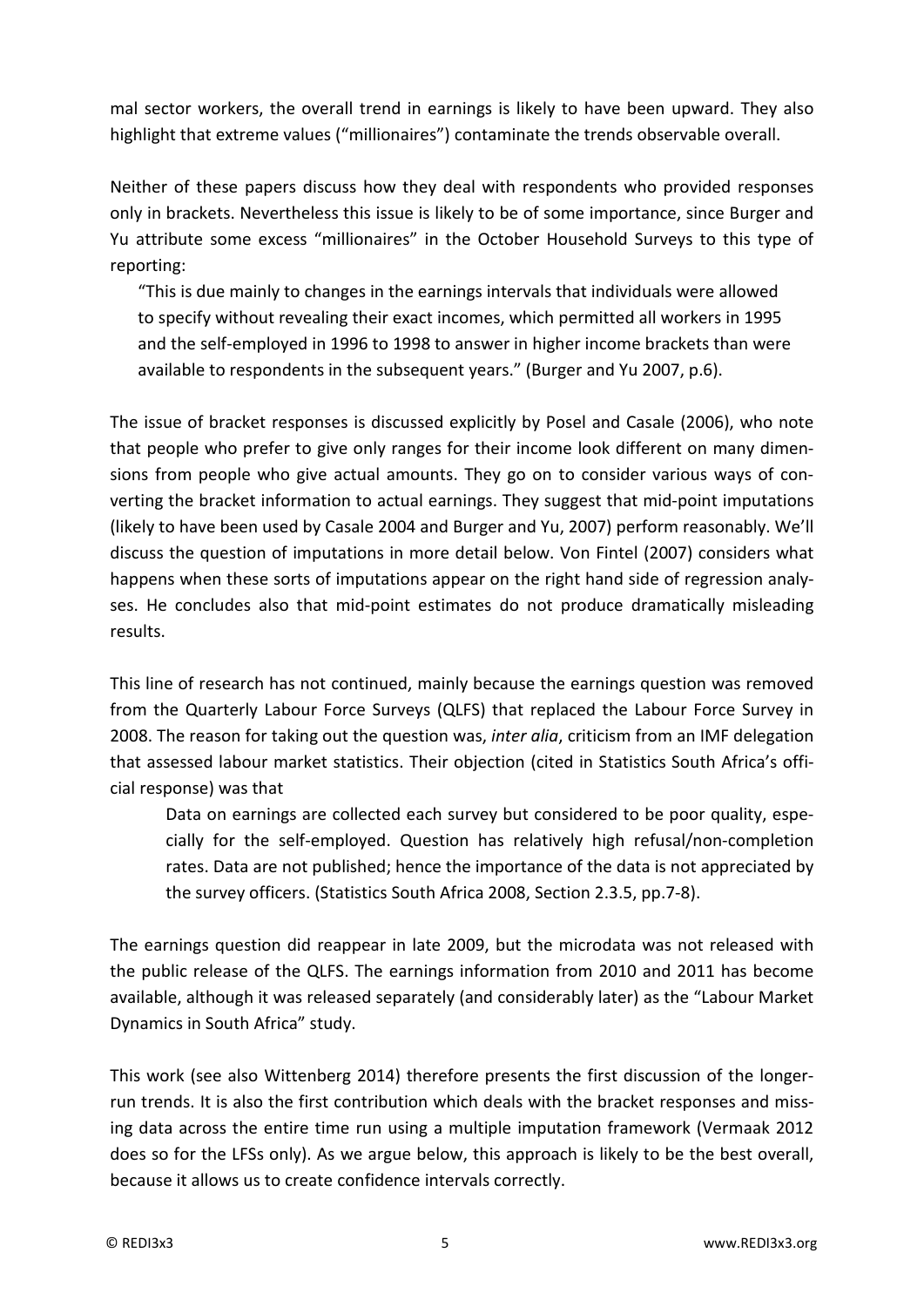## **2. The data and measurement issues**

The original data for this study come from the October Household Surveys (OHSs), Labour Force Surveys (LFSs), and Quarterly Labour Force Surveys (QLFSs). The earnings information for the latter was retrieved from the "Labour Market Dynamics in South Africa" releases for 2010 and 2011. In order to facilitate comparative work over this period, we used the PALMS version of these datasets (Kerr, Lam and Wittenberg 2013), which harmonises variable definitions over time.

One additional issue that requires some attention is that changes in the assumptions of the demographic models that are released with the datasets can produce shifts in estimates that are unrelated to "real" shifts (Branson and Wittenberg 2014). Consequently we use the cross entropy weights (ceweights2) released with PALMS.

#### **2.1. Changes in the instrument**

The instrument, broadly conceived, encompasses the questionnaire as well as fieldwork implementation. Wittenberg and Pirouz (2013) discuss how the earnings questions evolved over the period 1994 to 2012. Daniels (2013) looks at the period 1997 to 2003 in more detail. Some of the big changes in the questionnaire are:

- The shift from capturing net income in 1994 to gross income thereafter;
- The shift from two earnings questions in the OHSs (for wage work and self-employed income) to only one question in the LFS and then back to two separate questions in the QLFS, but with a prior question which prevents individuals from reporting both types of income;
- The brackets used in the early OHSs (1994 and 1995) versus those used thereafter.

Arguably, however, the biggest measurement change in the period is produced by the huge increase in coverage of marginal workers (in particular in the informal sector) between the last OHS (October 1999) and the first LFS (February 2000). Much of this is among selfemployed agricultural workers, but there are detectable shifts in most sectors. Wittenberg (2014) shows that many of the additionally enumerated workers record low hours and low earnings. As a result the earnings distribution for the self-employed shifts dramatically between these periods. Thus far it has proved difficult to deal sensibly with this discontinuity in the series. For this paper we will therefore restrict our analysis to the wage data of employees. This will present a reasonable picture of the evolution in the formal sector. Given that the informal sector is small by international standards (see Kingdon and Knight 2001) this is not a major distortion of trends in South Africa. Indeed for much of the political debate, wage trends among employees are the salient issue in any case.

One further problem with the change between the OHSs and the LFSs is that the OHSs seem to have undersampled small households (Kerr and Wittenberg 2013). It is unclear at this stage what impact that might have had on the wage distribution in the earlier period.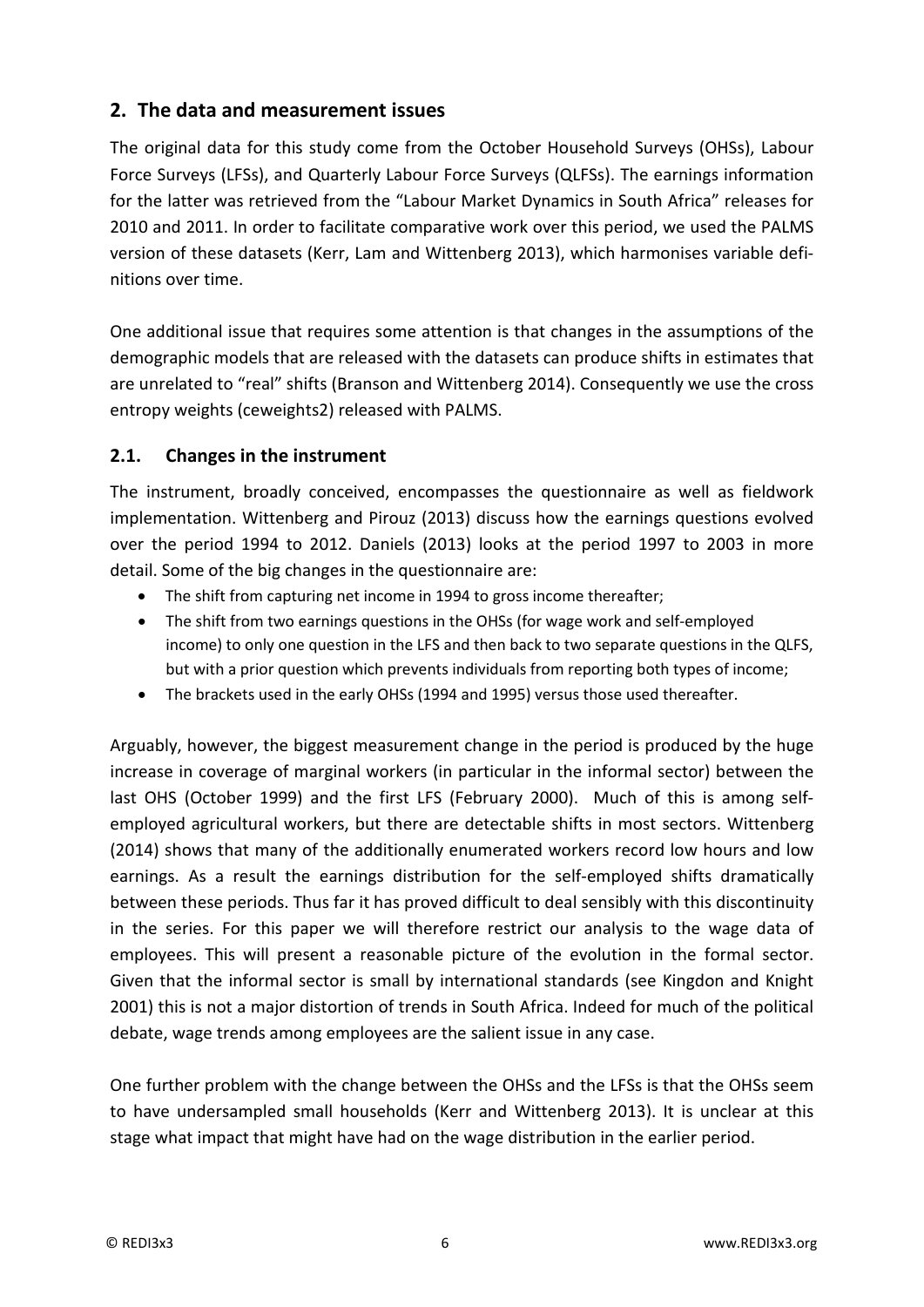One last issue that needs to be mentioned is that there are also shifts in the post-fieldwork processing of the survey data over this period. The 1994 data is heavily imputed. We deal with this by reverse-engineering the imputations and separating the respondents giving point values originally from those who supplied bracket responses (see Wittenberg 2008a). The earnings information from the QLFS is also supplied with imputations. In this case, however, we cannot separate out genuine point values from point values created by the imputation process.

### **2.2. Extreme values**

Burger and Yu (2007) already drew attention to the undue influence that "millionaires" play in some of the surveys. [Table 1](#page-6-0) shows the situation for employees. We show both the raw counts of sample "millionaires" (in real 2000 Rands) as well as an estimate of how many people these sampled cases represent in the population. It is evident that there are considerably more millionaires in 1999 and September 2000 than in any of the other surveys. 1998 and the second and third quarters of 2010 also look to be on the high side.

|               | unweighted     |          | weighted |          |               | unweighted     |          | weighted |          |
|---------------|----------------|----------|----------|----------|---------------|----------------|----------|----------|----------|
| <b>Survey</b> | n              | prop     | total    | prop     | <b>Survey</b> | n              | prop     | total    | prop     |
| 1994          |                | $\Omega$ |          | 0        | 05:1          |                | $\Omega$ |          | 0        |
| 1995          | $\overline{2}$ | 0.000097 | 1865     | 0.000211 | 05:2          | 4              | 0.000262 | 3 0 5 2  | 0.00031  |
| 1997          |                | $\Omega$ |          | 0        | 06:1          |                | 0        |          | 0        |
| 1998          | 10             | 0.001089 | 8990     | 0.001048 | 06:2          |                | 0        |          | $\Omega$ |
| 1999          | 43             | 0.003576 | 27 570   | 0.003235 | 07:1          | $\overline{2}$ | 0.000117 | 824      | 0.000079 |
| 00:1          | 1              | 0.000174 | 614      | 0.000071 | 07:2          | 2              | 0.000125 | 2 7 9 4  | 0.000259 |
| 00:2          | 20             | 0.001049 | 14 3 5 7 | 0.001526 | 10:1          | 6              | 0.000334 | 3678     | 0.000318 |
| 01:1          | 1              | 0.000059 | 86       | 9.70E-06 | 10:2          | 10             | 0.00056  | 6 2 7 7  | 0.000548 |
| 01:2          | 4              | 0.000247 | 2466     | 0.000276 | 10:3          | 11             | 0.000644 | 7511     | 0.000664 |
| 02:1          |                | $\Omega$ |          | $\Omega$ | 10:4          | 6              | 0.000358 | 3611     | 0.000315 |
| 02:2          | $\mathbf{1}$   | 0.000068 | 2 4 4 1  | 0.000276 | 11:1          | $\mathbf{1}$   | 0.000061 | 1041     | 0.000091 |
| 03:1          |                | 0        |          | 0        | 11:2          | 4              | 0.000243 | 3737     | 0.000327 |
| 03:2          |                | $\Omega$ |          | 0        | 11:3          | 3              | 0.000173 | 1937     | 0.000166 |
| 04:1          |                | $\Omega$ |          | 0        | 11:4          | 6              | 0.000335 | 2647     | 0.000224 |
| 04:2          |                | 0        |          | 0        |               |                |          |          |          |

<span id="page-6-0"></span>

| Table 1 Number of millionaires among employees (in constant year 2000 Rands) per survey |  |
|-----------------------------------------------------------------------------------------|--|
|-----------------------------------------------------------------------------------------|--|

The central point, however, is that these cases (although they are few in number) have sufficiently high incomes that they have a marked influence on the overall mean (as we will show below). A plausible explanation for the year-on-year shifts in sampled "millionaires" is that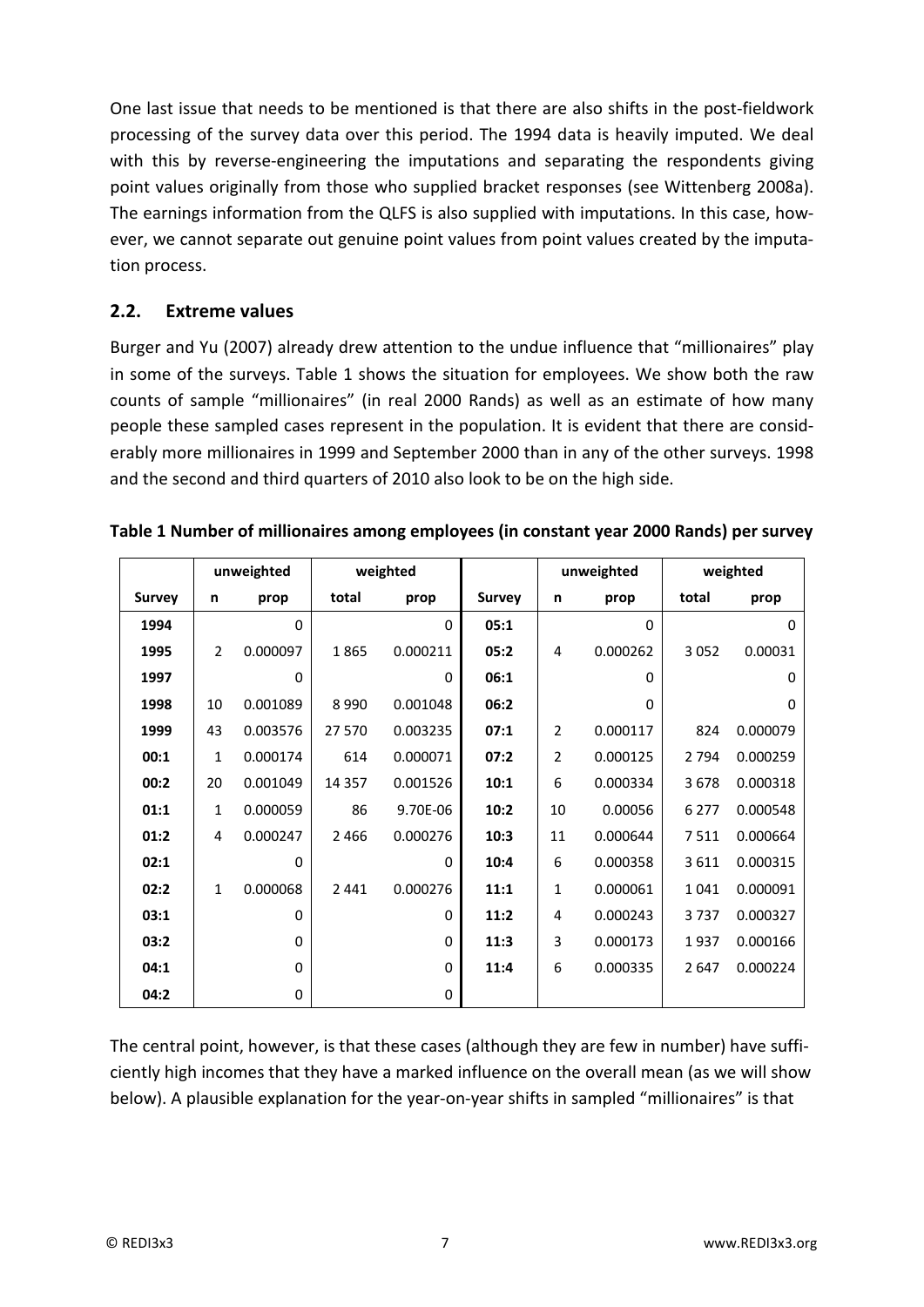they reflect differences in post-fieldwork data cleaning protocols<sup>[2](#page-7-1)</sup>. It is obviously not desirable for a handful of cases to swing the entire trend.

#### **2.3. Bracket responses and missing values**

Posel and Casale (2006) made the case that the people who respond in brackets are materially different from those that give point values. Indeed the fraction of respondents who use the bracket option increases almost monotonically with income, as shown in [Table 2](#page-7-0) (for the Labour Force Surveys). The exception (at least in the initial LFSs) is the open category, which is anomalous due to the small numbers in it. This response pattern implies that using only the point values would seriously underestimate mean wages and inequality.

| Salary category     | 00:1  | 00:2  | 01:1  | 01:2  | 02:1  | 02:2  | 03:1  | 03:2  |
|---------------------|-------|-------|-------|-------|-------|-------|-------|-------|
| <b>None</b>         | 0.001 | 0.000 | 0.000 | 0.000 | 0.000 | 0.000 | 0.000 | 0.000 |
| R 1 - R 200         | 0.890 | 0.939 | 0.867 | 0.892 | 0.880 | 0.862 | 0.890 | 0.846 |
| R 201 - R 500       | 0.877 | 0.922 | 0.889 | 0.855 | 0.864 | 0.872 | 0.873 | 0.857 |
| R 501 - R 1 000     | 0.808 | 0.913 | 0.838 | 0.845 | 0.835 | 0.821 | 0.829 | 0.815 |
| R 1 001 - R 1 500   | 0.703 | 0.845 | 0.765 | 0.733 | 0.717 | 0.710 | 0.737 | 0.680 |
| R 1 501 - R 2 500   | 0.625 | 0.849 | 0.741 | 0.750 | 0.704 | 0.695 | 0.712 | 0.697 |
| R 2 501 - R 3 500   | 0.526 | 0.849 | 0.662 | 0.655 | 0.594 | 0.600 | 0.609 | 0.577 |
| R 3 501 - R 4 500   | 0.499 | 0.773 | 0.562 | 0.607 | 0.507 | 0.493 | 0.482 | 0.474 |
| R 4 501 - R 6 000   | 0.513 | 0.777 | 0.580 | 0.611 | 0.518 | 0.523 | 0.492 | 0.455 |
| R 6 001 - R 8 000   | 0.463 | 0.762 | 0.500 | 0.562 | 0.501 | 0.449 | 0.444 | 0.429 |
| R 8 001 - R 11 000  | 0.473 | 0.661 | 0.464 | 0.448 | 0.398 | 0.383 | 0.372 | 0.336 |
| R 11 001 - R 16 000 | 0.452 | 0.646 | 0.458 | 0.436 | 0.383 | 0.294 | 0.341 | 0.279 |
| R 16 001 - R 30 000 | 0.336 | 0.668 | 0.398 | 0.338 | 0.401 | 0.272 | 0.303 | 0.297 |
| R 30 000 or more    | 0.704 | 0.918 | 0.712 | 0.649 | 0.519 | 0.535 | 0.610 | 0.465 |
|                     | 04:1  | 04:2  | 05:1  | 05:2  | 06:1  | 06:2  | 07:1  | 07:2  |
| <b>None</b>         | 0.000 | 0.000 | 0.000 | 0.000 | 0.000 | 0.000 | 0.000 | 0.000 |
| R 1 - R 200         | 0.870 | 0.868 | 0.858 | 0.870 | 0.886 | 0.863 | 0.881 | 0.843 |
| R 201 - R 500       | 0.867 | 0.890 | 0.870 | 0.852 | 0.874 | 0.894 | 0.921 | 0.917 |
| R 501 - R 1 000     | 0.847 | 0.881 | 0.854 | 0.858 | 0.877 | 0.888 | 0.897 | 0.905 |
| R 1 001 - R 1 500   | 0.700 | 0.762 | 0.733 | 0.765 | 0.737 | 0.772 | 0.829 | 0.866 |
| R 1 501 - R 2 500   | 0.697 | 0.703 | 0.715 | 0.734 | 0.751 | 0.758 | 0.805 | 0.825 |
| R 2 501 - R 3 500   | 0.574 | 0.597 | 0.632 | 0.612 | 0.657 | 0.673 | 0.725 | 0.730 |
| R 3 501 - R 4 500   | 0.461 | 0.521 | 0.549 | 0.540 | 0.567 | 0.598 | 0.635 | 0.651 |
| R 4 501 - R 6 000   | 0.459 | 0.453 | 0.488 | 0.529 | 0.523 | 0.566 | 0.642 | 0.608 |
| R 6 001 - R 8 000   | 0.441 | 0.446 | 0.464 | 0.505 | 0.505 | 0.489 | 0.581 | 0.563 |
| R 8 001 - R 11 000  | 0.307 | 0.358 | 0.402 | 0.396 | 0.449 | 0.452 | 0.517 | 0.444 |
| R 11 001 - R 16 000 | 0.303 | 0.361 | 0.352 | 0.398 | 0.419 | 0.406 | 0.440 | 0.479 |
| R 16 001 - R 30 000 | 0.260 | 0.273 | 0.244 | 0.319 | 0.436 | 0.395 | 0.420 | 0.422 |
| R 30 000 or more    | 0.373 | 0.356 | 0.325 | 0.362 | 0.401 | 0.389 | 0.409 | 0.345 |

<span id="page-7-0"></span>**Table 2 Proportions of respondents in each bracket giving point values, by LFS**

<span id="page-7-1"></span> $2$  Since this table is based only on employees, the numbers cannot have anything to do with the brackets available for the self-employed, as conjectured by Burger and Yu (2007). -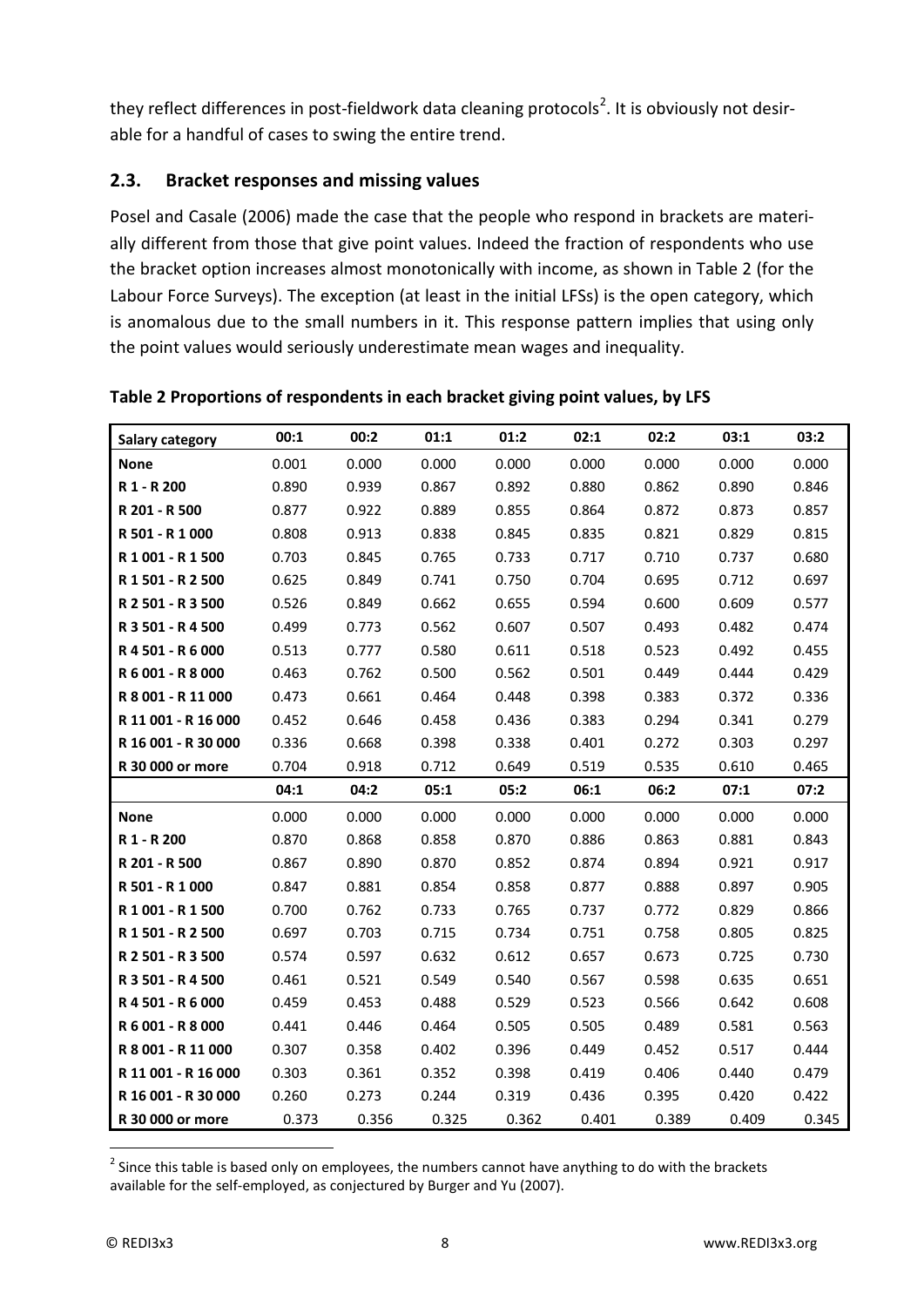We obviously have no direct information on the earnings of individuals who give neither bracket nor point value. Posel and Casale (2006) suggest that their characteristics suggest that they are more likely to be higher income earners. Our results support that argument.

#### **2.4. The case of zero earnings**

Vermaak (2012) has argued that how one deals with individuals recording zero income can markedly affect one's analysis, particularly if one is investigating the "working poor". There are several mechanisms that might lead to a zero being recorded:

- The worker earns a positive income, but is lying or wants to signal that it is a pittance.
- The individual is self-employed and is not valuing consumption from own production or from inventories (in the case of traders). Zero surplus at the end of the period is equated with zero income.
- The individual works in a family enterprise and is not factoring in that they are receiving income in kind.
- The individual is self-employed and in fact made a loss, but can't report this.
- The individual is working as a volunteer (e.g. to gain experience).
- The individual is working on some deferrred compensation scheme. Own-account agriculture which may yield income only at harvest time may be an example of this also.

The majority of these cases are species of measurement error. They are also cases where it is somewhat doubtful whether the "data generating process" is directly comparable to those of individuals reporting positive earnings. Wittenberg and Pirouz (2013) suggest that zero earners are a big issue only in the LFSs (which are the surveys that Vermaak analysed), and then only among the self-employed, in particular subsistence agriculture workers. Since we are excluding the self-employed from this analysis we have chosen not to attempt to correct for the zero earners.

## **3. Methods for dealing with the measurement issues**

#### **3.1. Identifying extreme values**

Burger and Yu (2007) flagged "millionaires" as extreme and showed that their removal affected the trend in mean incomes. While this procedure is simple and makes their point effectively, it is somewhat arbitrary and it risks removing some genuine high values along with the dubious ones. We used three procedures in order to flag suspicious observations: a) the BACON algorithm for outlier detection; b) extreme studentised regression residuals and c) robust regression.

#### **3.1.1. Outlier detection**

There are a number of outlier detection algorithms available (see Billor, Hadi and Velleman 2000 for a review). The BACON algorithm (Billor et al. 2000) has been implemented as a Stata routine (Weber 2010) and was used as the first approach.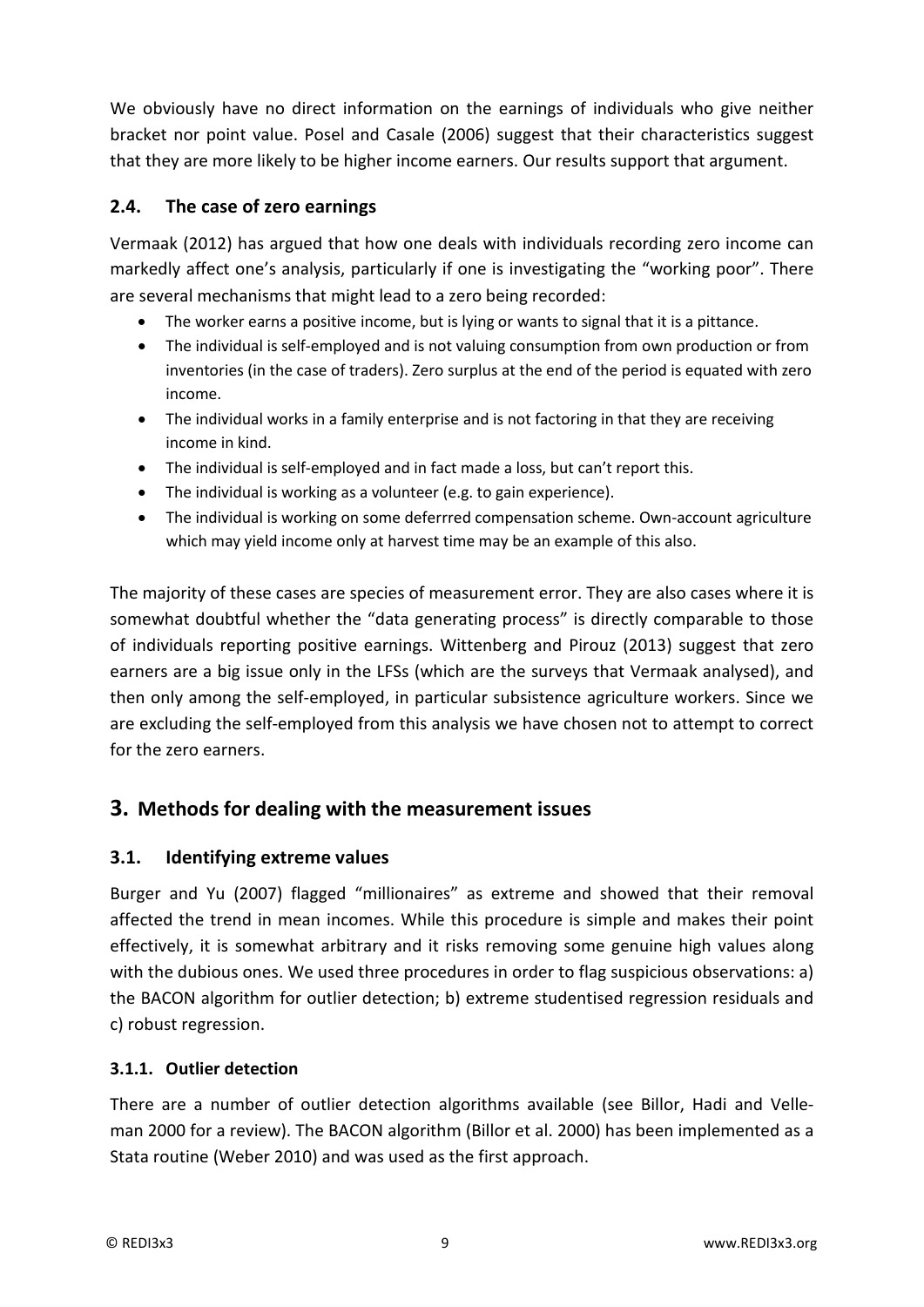The basic problem of every outlier detection algorithm is that the presence of the outliers can contaminate any statistics calculated to detect those outliers. The BACON algorithm begins with a small subset of observations assumed safe from contamination and then incrementally adds (in blocks) observations that are "close" to the existing safe set. The distance measure used to assess "closeness" is the Mahalanobis distance

$$
\sqrt{(x_i-\overline{x})^{\prime}S^{-1}(x_i-\overline{x})}
$$

where  $\bar{x}$  and S are the mean and covariance matrix calculated on the "safe" set and  $x_i$  is the vector under consideration.

One of the drawbacks of this procedure is that it works better on continuous data. Most of the covariates available to us, however, are discrete and this blunts the ability of the procedure to find anomalous data. It should be noted that these distance measures work better also with symmetrically distributed data, so the earnings data was logged before applying the routine. The BACON algorithm found only five clearly anomalous observations when using education categories as covariates. The flagged outliers were, indeed, all anomalous.

#### **3.1.2. Studentised regression residuals**

The BACON algorithm does not distinguish between a "dependent" and "independent" variables – all variables are treated symmetrically. Economists, however, tend to think of earnings as the outcome in which education and, perhaps, occupation, are the explanatory variables.

Another way of looking for extreme values is therefore to estimate a Mincerian style regression and to look for large residuals. We ran this regression pooling over all surveys, but using survey specific intercepts, and as additional explanatory variables gender, race (both interacted with survey), a quadratic in age, education categories and occupation categories.

One issue that has to be addressed when trying to identify "extreme" residuals, is that points of high leverage will tend to be associated with smaller residuals. The "Studentised residual" corrects for that. It is defined as

$$
r_{\tilde{i}} = \frac{e_{\tilde{i}}}{\sqrt{s^2 \omega (1 - h_{\tilde{i}})}}
$$

where  $e_i$  is the unstandardized residual,  $\bar{s}^2$  is an estimate of the residual variance with the  $i$ -th observation removed and  $h_i$  is the leverage.

"Studentized residuals can be interpreted as the t statistic for testing the significance of a dummy variable equal to 1 in the observation in question and 0 elsewhere (Belsley, Kuh, and Welsch 1980). Such a dummy variable would effectively absorb the observation and so remove its influence in determining the other coefficients in the model." (StataCorp 2013a, p.1877).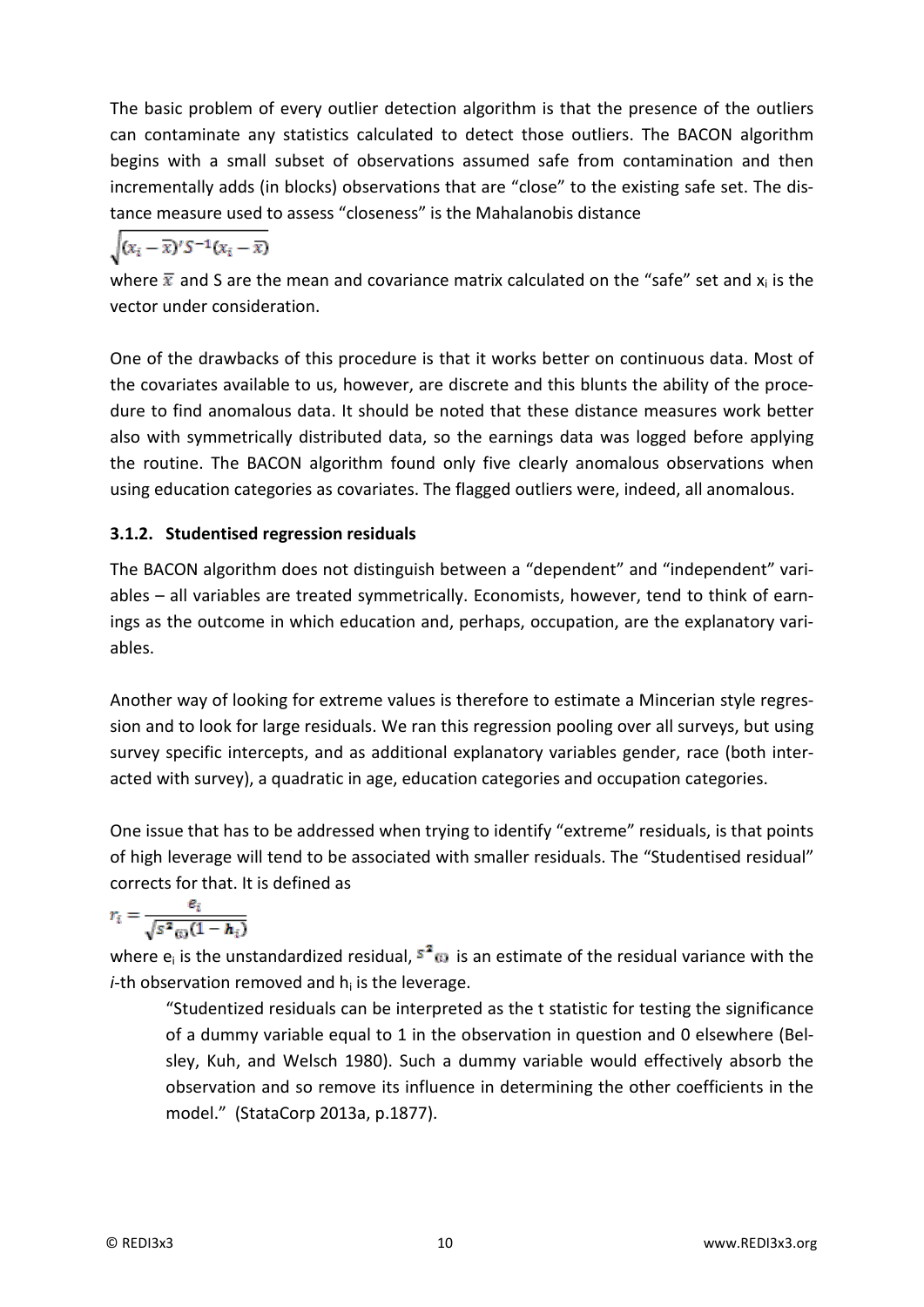Studentised residuals with absolute values greater than five were flagged as extreme. The probability of being flagged if the regression errors are normally distributed is  $5.735*10^{-7}$ . On a sample of around 500 000, one would expect on average to see 0.3 observations this extreme. In practice the procedure flagged 476 observations, including a number deemed to be implausibly low.<sup>[3](#page-10-0)</sup>

#### **3.1.3. Robust regression**

One problem with using the "Studentised residual" approach is that the presence of a group of outliers will again contaminate the data, making it harder to identify the bad observations. Robust regression attempts to deal with this issue recursively (similar to the BACON approach): progressively downweighting observations that appear to be problematic until the regression results and the weights are in agreement. Running this procedure led to over 1000 observations being weighted right down to zero. Observations with zero weights are identified as not belonging in the regression, i.e. they are outliers. Every one of the "extreme" values identified through the studentised residuals was also identified as problematic by the robust regression.

To err on the side of caution we used the second of our three approaches, i.e. we flagged only the subset of observations with extreme studentised residuals and not all of the others identified by the robust regression.

#### **3.2. Dealing with brackets and missing values**

There are two broad approaches to dealing with missing values: one can reweight the observed values to account for the missing ones, or one can impute for the missing data. There are several ways of doing the latter, as we'll discuss below.

#### **3.2.1. Reweighting**

Reweighting approaches are typically used to deal with unit non-response, but the same logic can be used for item non-response. Wittenberg (2008b) discusses how to apply this approach in the context of bracket response and income data. Individuals giving point values within a particular bracket are weighted up by the inverse of the probability of giving a point value response. Consider, for instance, the first column of [Table 2](#page-7-0) (for the LFS 2000:1). We see that individuals within the bracket R 1-200 gave actual Rand responses 89% of the time. These individuals would therefore get revised weights of  $w_i/0.89$  while individuals within the bracket R 16 001-R 30 000 will get weights of  $w_i/0.336$ , i.e. they will be weighted up relative to individuals in the lowest bracket. Underpinning this approach is the idea that once we control for the bracket, the information is "missing at random". This approach is, in fact, also adopted by the imputation approaches considered below<sup>[4](#page-10-1)</sup>. If this assumption is unwar-

<span id="page-10-0"></span><sup>&</sup>lt;sup>3</sup> It should be noted that observations with missing information on the covariates would not get flagged as outliers. -

<span id="page-10-1"></span><sup>4</sup> Posel and Casale (2006) argue that this assumption is dubious and that the estimation of a Heckman selection model gets around this. Unfortunately if income is really a determinant of who responds *within* a bracket, then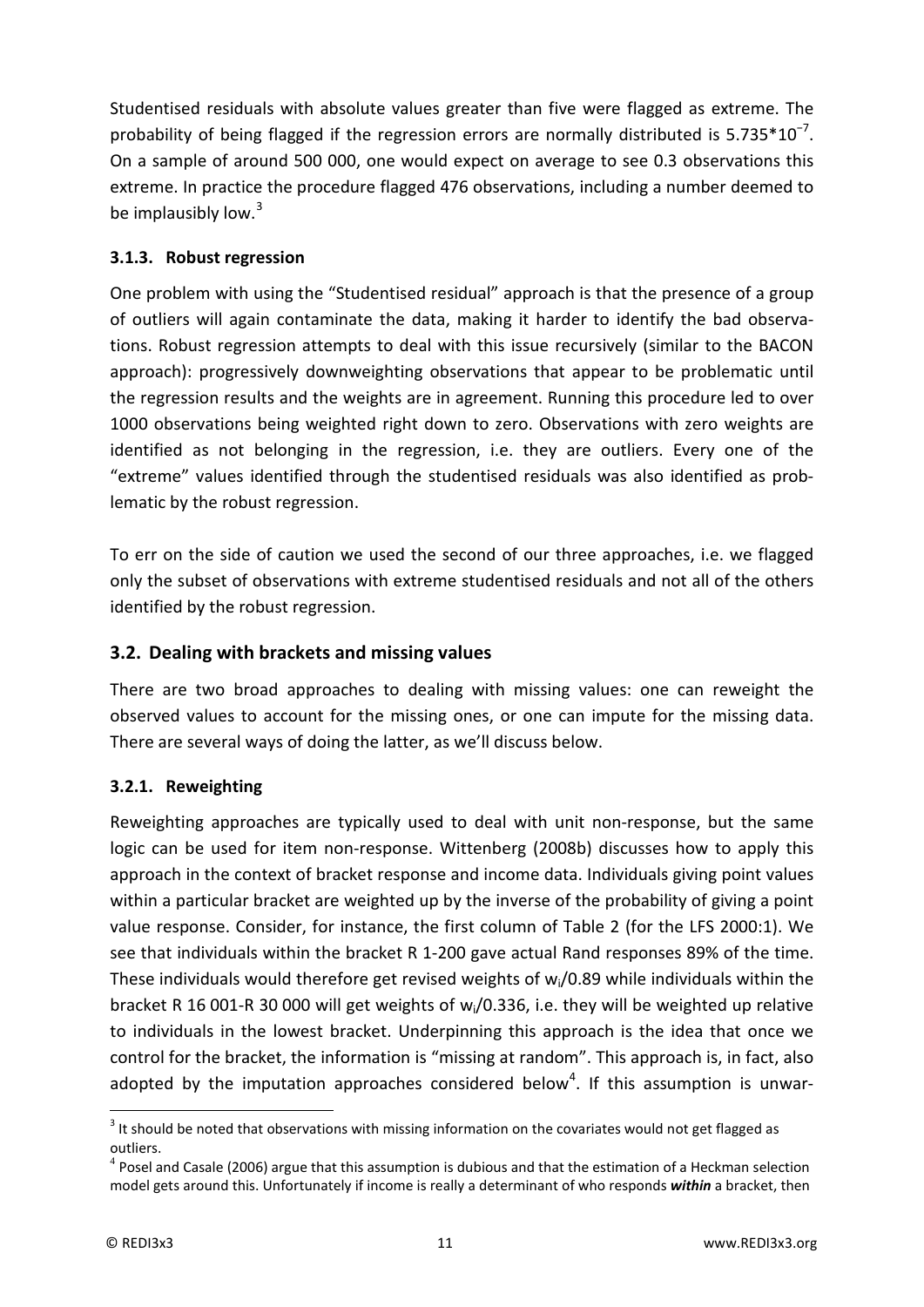ranted, then some form of the EM algorithm discussed by Wittenberg (2008b) would become necessary.

#### **3.2.2. Deterministic imputation: means, midpoints and conditional means**

All of the imputation procedures discussed by Posel and Casale (2006) fall into this category. One of the simpler methods is to assign the category means to individuals giving bracket responses. The global mean with this procedure is, in fact, identical to the one calculated by the reweighting method. Other distributional statistics, however, will be different. Indeed one of the major drawbacks of both mean imputation and midpoint imputation is that it produces artificial spikes in the data at the imputation values, which would affect, for example, the percentiles.

Another issue that midpoint imputation confronts is what to do about the "open" category. The typical procedure is to take some multiple of the lower bracket boundary. Both von Fintel (2007, p.297) and Yu (2011, p.14) suggest that the factor that should be used is 1.1, which is implausibly conservative. Simkins (personal communication) by contrast suggests that the value of the lower bracket boundary should be doubled, because the distribution in the upper tail is approximately Pareto with a coefficient of around two.

One way of avoiding excessive spiking is to use the predicted values from a Mincerian wage regression. Posel and Casale (2006) discuss various ways of specifying these, ranging from OLS estimated on the point values, to the estimation of a Heckman selection model, to running separate OLS regressions within categories. One of the difficulties that some of these procedures encounter is that they can lead to predictions outside the range of the bracket itself. This is obviously problematic.

There is a second problem. Assume that the predictions do, in fact, return the "true" conditional mean  $\frac{\mu(y)}{x}$ . The actual value will be the mean plus an idiosyncratic error, i.e.  $\mathcal{Y} = \mu_{\text{Syl}} + \varepsilon$ . Even if the conditional means are not all located at the same point, the variance of these imputed values will be lower than the true variance, since the error term is omitted. The imputed values will still distort some of the higher order moments. This will affect, in particular, inequality measures calculated on the data.

#### **3.2.3. Stochastic imputation: parametric and nonparametric**

One way of incorporating the missing "noise" in the process of imputation is to explicitly add it to the imputation. There are broadly two ways in which this can be done: the error can be drawn from some distribution specified *a priori* (e.g. a normal, log-normal or uniform distri-

<u>.</u>

income belongs in the "selection" equation of the Heckman model and omitting it will produce inconsistent estimates of the probabilities. The standard Heckman model does not work if the dependent variable in the "main regression" is an explanatory variable in the selection equation.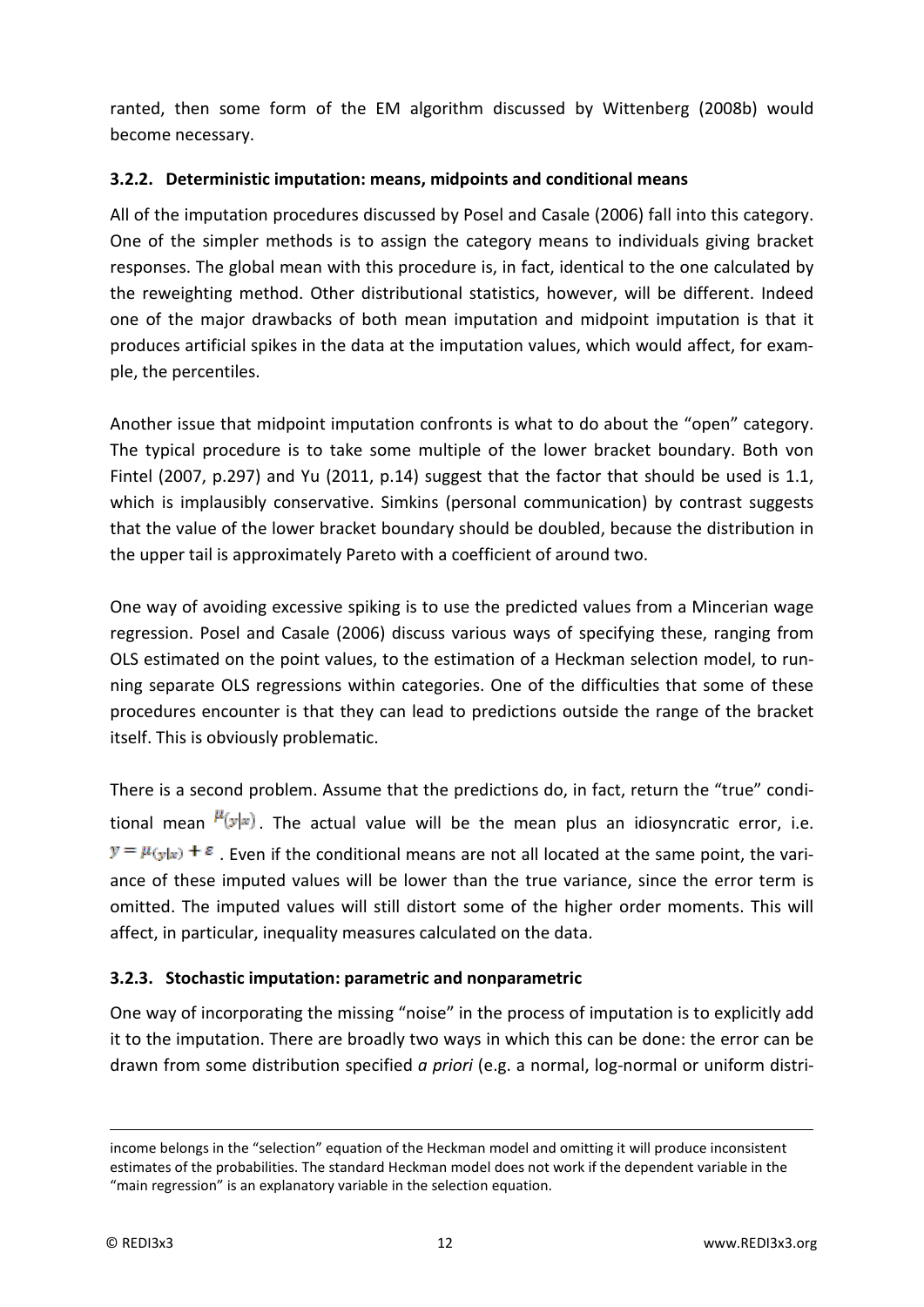bution) or it can be drawn from some empirical distribution (e.g. the actual point values within a bracket, or regression residuals observed within the dataset).

If the actual point values are used, the procedure is referred to as a "hot deck". This is one of the most popular ways in which imputation is performed by national statistics offices. Andridge and Little (2010) discuss some of the different ways in which this can be implemented. Typically the missing information is copied from an observation that looks similar on some relevant co-variates (e.g. gender, age, race or location). One of the key questions, however, is how to measure this similarity. If only one or two variables are used (e.g. gender and race), one risks copying information from individuals that are otherwise quite dissimilar (e.g. on education or union status). The more variables are used, however, the smaller the "donor pool" and this can lead to the same value being copied to many other observations.

One attractive option is not to match directly on the characteristics, but "predictive mean matching". This involves regressing the outcome (in this case earnings) on the available covariates (in this case dummies for earnings brackets, gender, education, and whether it was an employee or somebody self-employed). Observations are then matched on closeness on the *predicted* outcomes. Notice that this will be defined even for individuals with missing earnings (provided the explanatory variables are not missing also). Unlike with the imputations of the predicted values discussed in the previous section, it is not the predicted value that is imputed but the actual value from an observation with similar predicted outcomes<sup>[5](#page-12-0)</sup>.

The advantage of drawing from an empirical distribution is that no new data is created. However this approach can obviously only be used where there is an empirical distribution from which data can be drawn. In the case of the 1996 October Household Survey information was **only** collected in brackets, so there is no empirical distribution of point values. In order to get around this issue, we drew from the 1997 OHS empirical distribution, deflated by the CPI, to account for price changes between the surveys<sup>[6](#page-12-1)</sup>.

#### <span id="page-12-2"></span>**3.2.4. Multiple imputations**

One of the big problems with all of the imputation processes discussed so far is that the resulting value does not signal any of the uncertainties implicit in the process of producing the imputation. The imputed value is not a real measurement, although the estimation techniques will treat it as such; it is the true value plus some measurement error, but the error has been rendered invisible.

-

<span id="page-12-0"></span><sup>5</sup> It is actually preferable to take the draw not from the predicted mean outcomes, but from somewhere in the "posterior distribution". For a fuller discussion see StataCorp 2013b.

<span id="page-12-1"></span><sup>6</sup> Observe that this does not force the 1996 distribution to be the same as the 1997 one: to the extent to which there are fewer observations in higher income brackets, there will be fewer draws in those data regions than there would be for the 1997 missing values. It does assume that within brackets the shape of the distribution is not altered by inflation.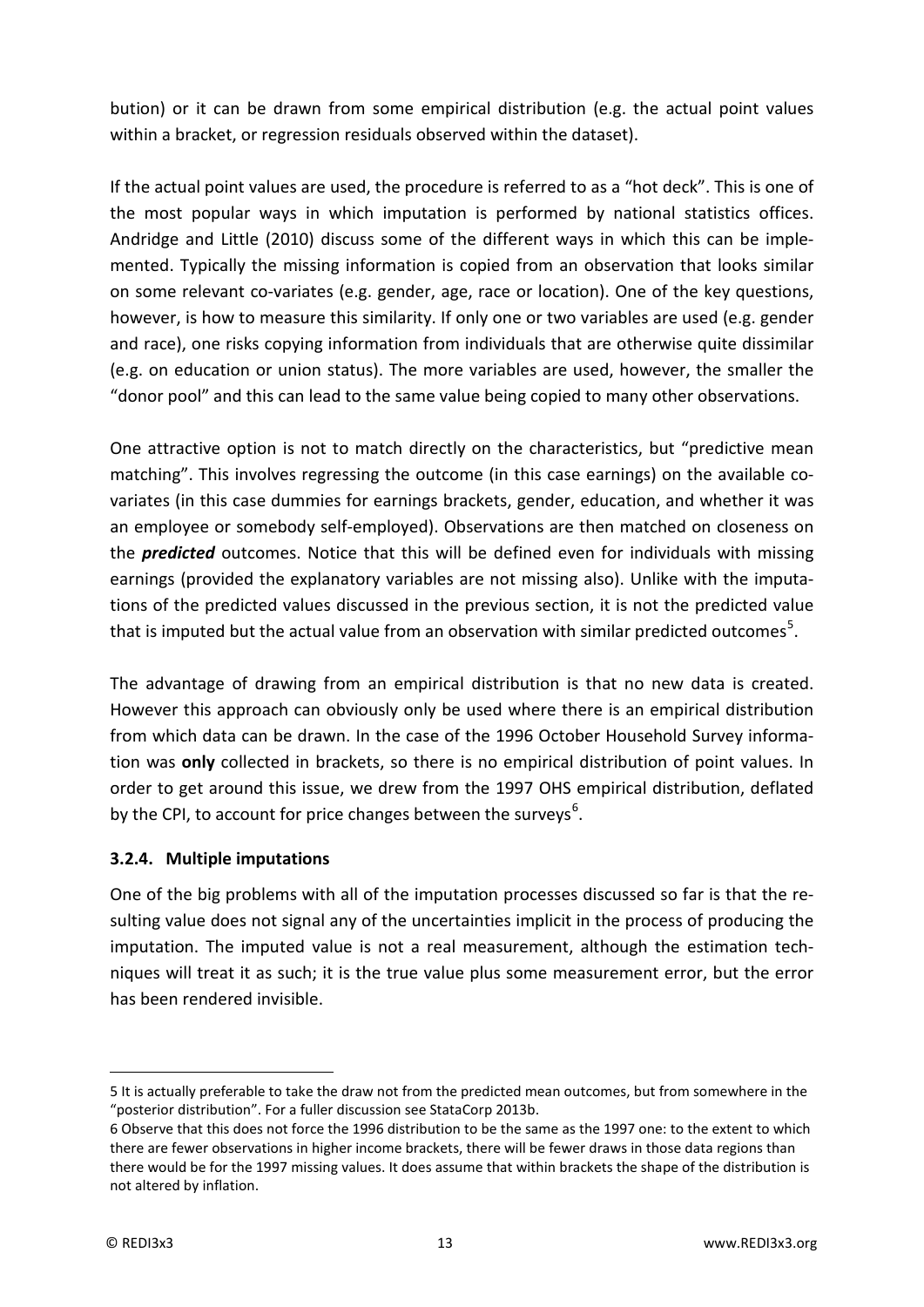The theoretical solution in the case of stochastic imputation is to do the imputation multiple times and perform any statistical analyses (e.g. calculation of summary statistics) on all of the resulting datasets (Rubin 1987, StataCorp 2013b). In essence each realisation of the stochastic process used in the imputation produces a different view of what the "true" data might have been. By taking into consideration the differences in estimates **between** analyses run on different versions of the data, as well as by using the standard tools to estimate the variance of the estimators **within** any of the complete versions of the data, one can obtain appropriate point estimates and standard errors. To state this more precisely, assume that  $\vec{B}_j$  is the estimate from the *j*-th complete dataset and that  $\vec{U}_j$  is the corresponding estimator of the covariance-matrix of  $\widehat{\beta}_j$ , then Rubin's multiple imputation estimate of β will be given by

$$
\widehat{\beta}_{MI} = \sum_{j=1}^{M} \widehat{\beta}_{j}
$$

where M is the number of multiple imputations (in our case 10). The estimate of the covariance matrix of  $\vec{\beta}_{MI}$  will be given by

$$
\widehat{V}_{MI}=\overline{U}+\Big(1+\frac{1}{M}\Big)B
$$

where

$$
\overline{\boldsymbol{U}} = \sum_{j=1}^M \widehat{U}_j
$$

is the average of the "within" dataset estimates of the covariance and

$$
B=\sum_{j=1}^M \frac{1}{M-1}\big(\widehat{\beta}_j-\widehat{\beta}_{MI}\big)\big(\widehat{\beta}_j-\widehat{\beta}_{MI}\big)'
$$

is an estimate of the "between" dataset covariance (StataCorp 2013b, pp.64-65).

#### **3.2.5. Imputing for observations where income is completely missing**

In cases where we had neither bracket nor point value information (and this included the outliers flagged in the prior step) we first multiply imputed the brackets using an ordered logit model with province, gender, education, race, a quadratic in age and occupation as explanatory variables. The imputed brackets were then (along with gender and education) used to multiply impute Rand amounts, using predictive mean matching.

#### **3.3. Estimating the standard errors**

We use multiple imputation in order to get reasonable estimates of the standard errors of our coefficients. Nevertheless as Rubin's formula (in section [3.2.4\)](#page-12-2) shows, we need an initial estimate of the covariance matrix to begin the process. We use the "linearised" variance estimator for our estimates of the mean, but there is no simple equivalent appropriate for the weighted percentiles and their ratios that we also report below. We estimate those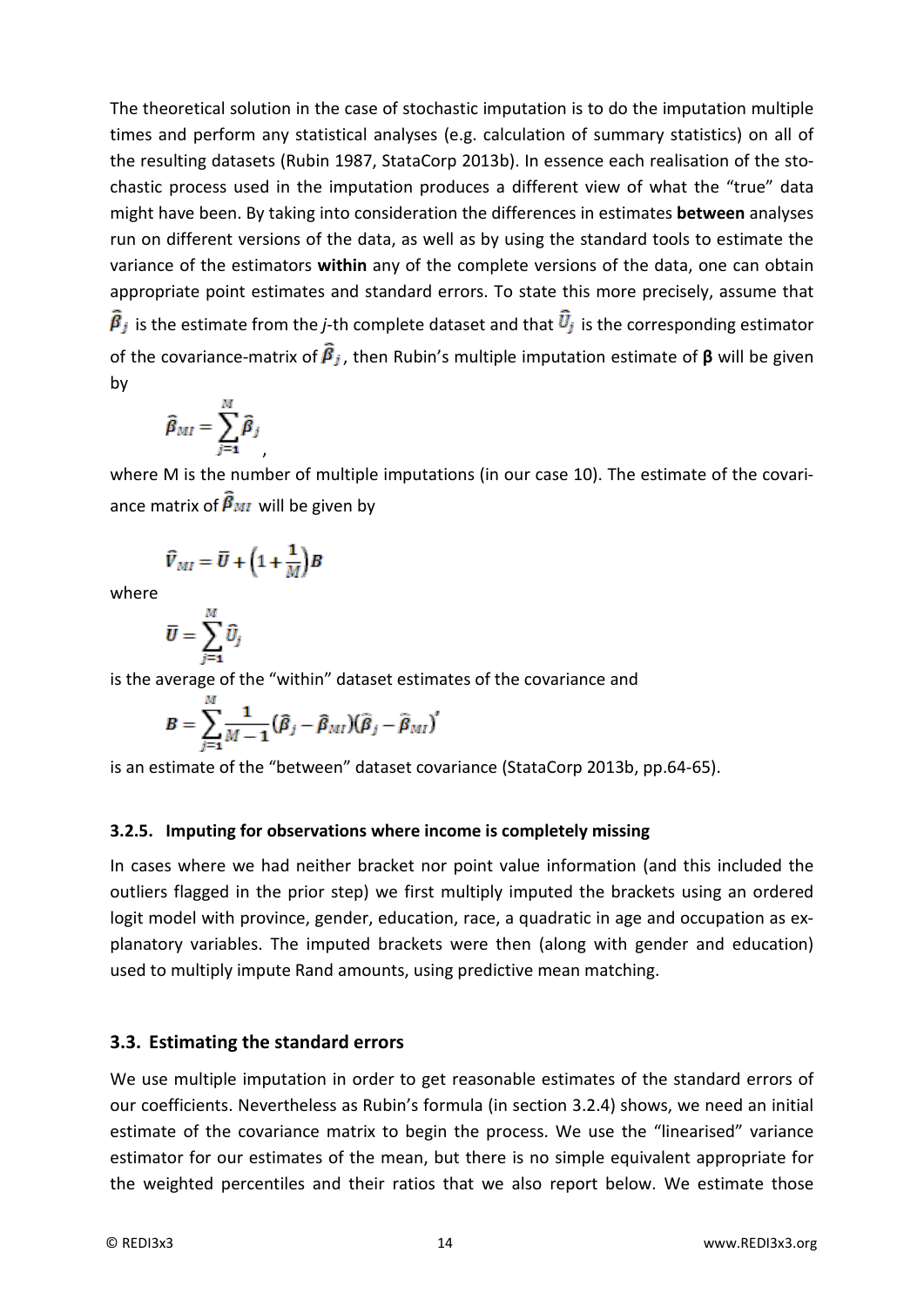standard errors by means of a clustered bootstrap. That is not entirely satisfactory, because bootstrap methods are not guaranteed to work with data extracted by disproportional sampling. The confidence intervals reported for those estimates should therefore be interpreted as indicative rather than definitive.

## **4. Results: the impacts of the different data adjustments**

The results of different approaches to correcting for outliers, brackets and missing values is shown in [Table 3.](#page-14-0) We have only provided information up to 2002 in order to make the methodological points. The substantive discussion with our preferred estimation method will be deferred to the next section.

|        | Point values only |         |          | Reweighted | Imputations (no outliers) |         |          |          |  |
|--------|-------------------|---------|----------|------------|---------------------------|---------|----------|----------|--|
|        | outliers          | removed | outliers | removed    | mean                      | midpt   | hotdeck  | multiple |  |
|        | (1)               | (2)     | (3)      | (4)        | (5)                       | (6)     | (7)      | (8)      |  |
| 1994   | 1725.6            | 1726.2  | 2123.0   | 2123.7     | 2121.7                    | 2556.6  | 2099.8   | 2374.9   |  |
|        | (63.08)           | (63.13) | (76.77)  | (76.81)    | (61.68)                   | (85.82) | (57.69)  | (79.95)  |  |
| 1995   | 2620              | 2620.3  | 2793.6   | 2793.9     | 2793.9                    | 2880.3  | 2815.6   | 3028.1   |  |
|        | (54.73)           | (54.74) | (59.33)  | (59.34)    | (53.15)                   | (57.47) | (54.32)  | (66.63)  |  |
| 1996   |                   |         |          |            |                           | 2864.6  | 2650.6   | 2838.1   |  |
|        |                   |         |          |            |                           | (84.72) | (75.42)  | (100.7)  |  |
| 1997   | 2049.2            | 2050.1  | 2660.0   | 2660.9     | 2660.8                    | 2653.7  | 2664.1   | 2867.5   |  |
|        | (42.5)            | (42.51) | (95.37)  | (95.39)    | (52.77)                   | (60.29) | (55.41)  | (70.15)  |  |
| 1998   | 2174.5            | 2044.8  | 2826.8   | 2667.8     | 2684.8                    | 2575    | 2675.3   | 2817.9   |  |
|        | (90)              | (75.37) | (111.01) | (96.57)    | (68.33)                   | (67.95) | (72.03)  | (79.7)   |  |
| 1999   | 3150.7            | 1984.3  | 3614.0   | 2663.2     | 2698.7                    | 2747.2  | 2689.6   | 3093.7   |  |
|        | (327.01)          | (77.62) | (259.53) | (84.85)    | (66.26)                   | (74.57) | (68.73)  | (111.25) |  |
| 2000:1 | 1904.3            | 1878    | 2355.7   | 2332.2     | 2331.8                    | 2391.5  | 2474.2   | 2446.7   |  |
|        | (80.22)           | (73.01) | (90.96)  | (85.78)    | (69.45)                   | (84.94) | (74.63)  | (72.67)  |  |
| 2000:2 | 5095.1            | 2400.8  | 5105.1   | 2593.6     | 2594                      | 2748.1  | 2640.1   | 2699.1   |  |
|        | (1062.69)         | (74.85) | (990.97) | (78.26)    | (72.71)                   | (85.54) | (74.65)  | (79.74)  |  |
| 2001:1 | 1989.7            | 1980.1  | 2451.0   | 2442       | 2442                      | 2461.7  | 2538.9   | 2513.6   |  |
|        | (43.67)           | (42.25) | (61.42)  | (60.53)    | (51.24)                   | (55.77) | (54.46)  | (61.7)   |  |
| 2001:2 | 2137.3            | 2101.4  | 2586.0   | 2543.7     | 2544.5                    | 2624    | 2625     | 2683.8   |  |
|        | (59.3)            | (50.3)  | (77.94)  | (69.3)     | (55.21)                   | (65.37) | (57.25)  | (60.77)  |  |
| 2002:1 | 1937.5            | 1937.5  | 2466.8   | 2466.8     | 2466.8                    | 2550.8  | 2562.8   | 2688.9   |  |
|        | (43.24)           | (43.24) | (63.19)  | (63.19)    | (51.15)                   | (63.58) | (53.05)  | (60.55)  |  |
| 2002:2 | 1886.6            | 1886.6  | 2538.9   | 2538.9     | 2538.9                    | 2640.9  | 2734.3   | 2819.7   |  |
|        | (84.74)           | (84.74) | (116.87) | (116.87)   | (78.69)                   | (94.18) | (100.92) | (100.01) |  |

<span id="page-14-0"></span>**Table 3 Estimates of mean wage according different data quality adjustments**

**Estimated** standard errors in parentheses, correcting for clustering, but not correcting for imputations (except in the multiple imputations case)

The first issue is the impact of extreme values. The relevant contrast is between columns 1 and 2 and between 3 and 4. The impact of extreme values is pronounced in two surveys, viz. 1999 and September 2000, although even in 1998 they increase average wages by more than 5%. The offending entries have been highlighted in grey. It is worthwhile pointing out that in some cases average wages went up (slightly) with the removal of extreme values. The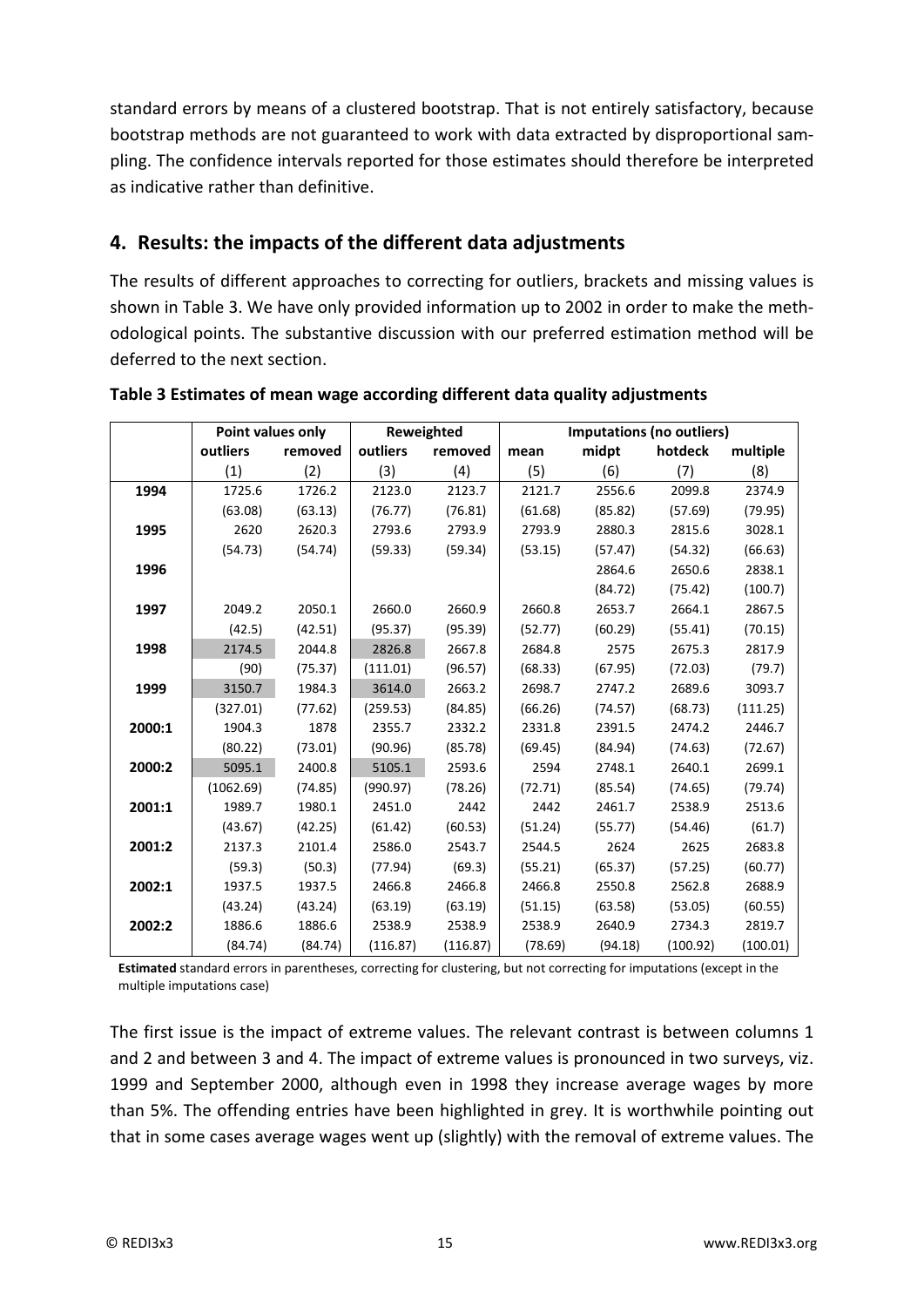reason for this is that our approach to outlier detection also removed observations deemed to have implausibly low earnings.

The second issue is the case of the brackets. The most relevant contrast is between columns 2 and 4. The former column uses only the point values, while the latter reweights those values to take into consideration the people providing brackets. It is important to note that in other respects both estimates use the same information – the same point values and the same samples. Correcting for brackets raises average incomes by 24% over the period.

We next consider how the "reweighting" approach compares to the imputations. We have four imputation approaches in the table: column 5 gives bracket responders the mean income of the point values recorded within the bracket, while column 6 gives the midpoint and twice the lower bound for the "open" category. Column 7 does a single "hot deck" round, correcting both for bracket responses and cases where the earnings information was completely missing. Column 8 is the multiple imputation version of what is done in column 7. Indeed column 7 is one of the imputation rounds calculated for the results in column 8.

Comparing first the reweighting approach to mean and midpoint imputations, we observe that they are generally very close. Indeed reweighting and mean imputation should lead to identical results, bar any rounding errors. There is a very small disagreement between the two sets of estimates in 1998 and 1999 which is due to marginal differences in the data cleaning steps. The results with the mid-point estimates are also reasonably close, although those are slightly higher, to the tune of 2%. Perhaps the adjustment for the open category was a bit too generous. We observe, however, that neither reweighting nor mean imputation is possible with the 1996 data, where we only have bracket information.

If the "reweighting" approach and these deterministic imputation methods give such similar results, why not simply run with these very simple data adjustments? There are two major reasons for not following this route. Firstly, the standard errors will be wrong (compare for instance the standard errors in columns 5 versus 4 or 8). Secondly, other moments of the distribution will, in fact, be affected. [Table 4](#page-16-0) shows estimates of several percentiles as well as of the p90/p10 ratio (a measure of inequality) according to the "reweighting" and "mean imputation" approaches. While the means of the two series are very close to each other, this cannot be said for the other percentiles. Differences in excess of 10% are not uncommon in [Table 4.](#page-16-0) The problem, of course is that the mean imputation method creates spikes in the data and depending on where these are located they will lead to either an over- or underestimate of any particular percentile. The extent of the distortion will depend on the absolute numbers of observations at the spike. In short mean and midpoint imputation have little to recommend them, certainly when compared to the "reweighting" approach, which is also fairly easy to implement.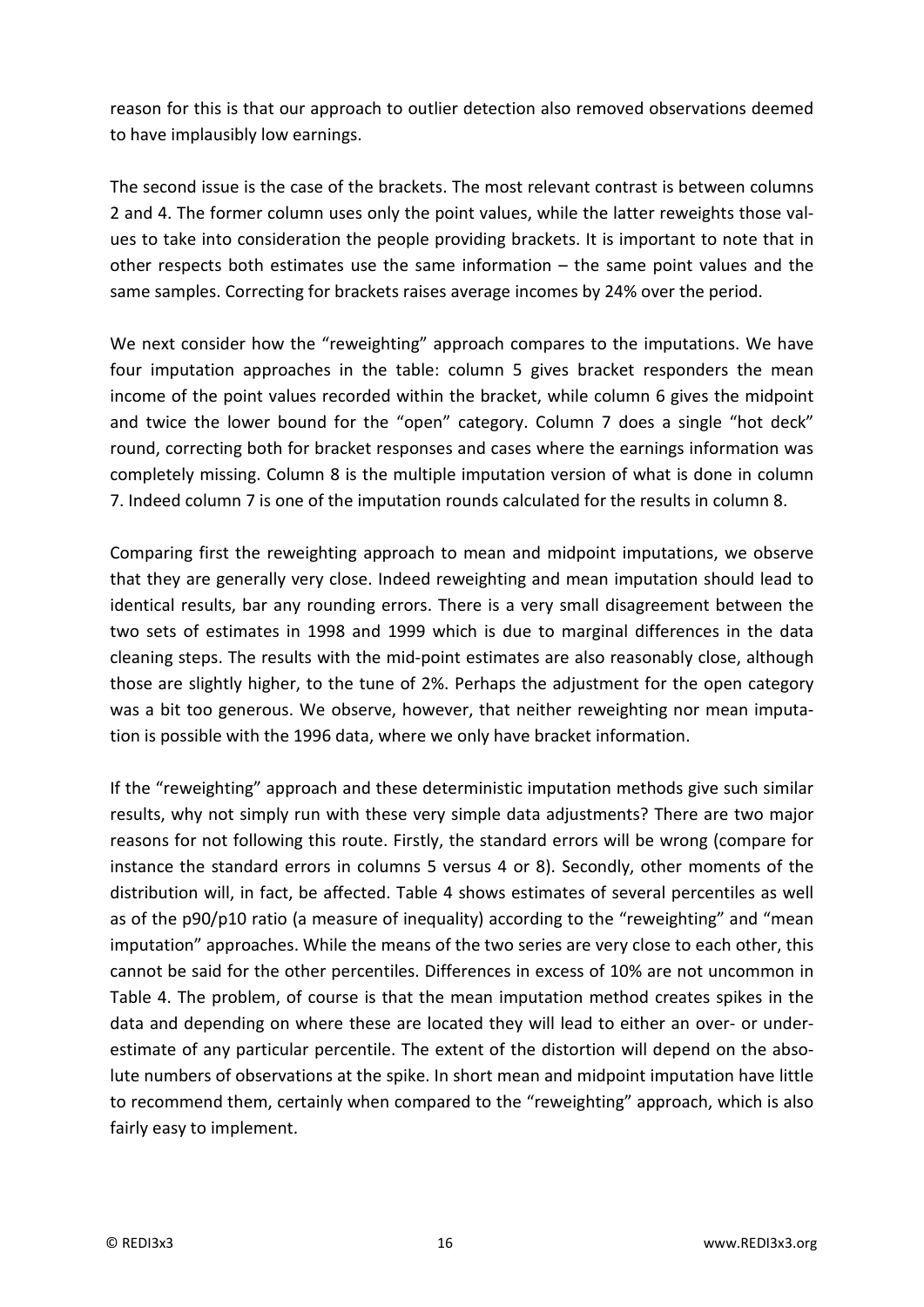Correcting also for the individuals who refused to provide point values and brackets is done in columns 7 and 8. Comparing the final column to the "reweighting" approach in column 4 we see that average wages are around 7% higher when we bring the completely missing information also into consideration. This supports Posel and Casale's (2006) contention that the characteristics of outright refusers look more like the high bracket earners than the rest of the population.

|        | p10    | p10    |          | p25    | p25    |         | p50     | p50     |          |
|--------|--------|--------|----------|--------|--------|---------|---------|---------|----------|
|        | mean   | rewt   | %        | mean   | rewt   | %       | mean    | rewt    | %        |
| 1994   | 304.8  | 358.5  | $-15.0%$ | 725.7  | 737.3  | $-1.6%$ | 1816.8  | 1567.5  | 15.9%    |
| 1995   | 446.1  | 409.3  | 9.0%     | 955.0  | 955.0  | 0.0%    | 1835.9  | 1882.7  | $-2.5%$  |
| 1997   | 441.9  | 403.5  | 9.5%     | 1032.6 | 930.2  | 11.0%   | 1744.2  | 1744.2  | 0.0%     |
| 1998   | 373.5  | 320.2  | 16.7%    | 870.8  | 747.1  | 16.6%   | 1667.4  | 1600.9  | 4.2%     |
| 1999   | 367.3  | 314.8  | 16.7%    | 810.3  | 682.1  | 18.8%   | 1460.8  | 1574.0  | $-7.2%$  |
| 2000:1 | 310.6  | 310.6  | 0.0%     | 672.4  | 621.1  | 8.2%    | 1390.1  | 1434.4  | $-3.1%$  |
| 2000:2 | 340.6  | 314.7  | 8.2%     | 688.3  | 639.1  | 7.7%    | 1474.9  | 1474.9  | 0.0%     |
| 2001:1 | 336.2  | 332.8  | 1.0%     | 691.6  | 665.5  | 3.9%    | 1440.9  | 1440.9  | 0.0%     |
| 2001:2 | 339.0  | 329.6  | 2.9%     | 713.5  | 659.1  | 8.3%    | 1506.6  | 1506.6  | 0.0%     |
| 2002:1 | 317.6  | 317.6  | 0.0%     | 687.6  | 635.2  | 8.2%    | 1375.2  | 1451.9  | $-5.3%$  |
| 2002:2 | 330.0  | 296.4  | 11.3%    | 659.9  | 592.7  | 11.3%   | 1439.5  | 1439.5  | 0.0%     |
|        |        |        |          |        |        |         |         |         |          |
|        | p75    | p75    |          | p90    | p90    |         | p90/p10 | p90/p10 |          |
|        | mean   | rewt   | %        | mean   | rewt   | %       | mean    | rewt    | %        |
| 1994   | 2902.8 | 2612.5 | 11.1%    | 3936.1 | 4182.9 | $-5.9%$ | 12.91   | 11.67   | 10.7%    |
| 1995   | 3618.0 | 3492.5 | 3.6%     | 6341.8 | 6139.2 | 3.3%    | 14.22   | 15.00   | $-5.2%$  |
| 1997   | 3488.4 | 3398.8 | 2.6%     | 5814.0 | 5651.2 | 2.9%    | 13.16   | 14.01   | $-6.1%$  |
| 1998   | 3428.2 | 3201.7 | 7.1%     | 5941.4 | 5336.2 | 11.3%   | 15.91   | 16.67   | $-4.6%$  |
| 1999   | 3371.6 | 3148.0 | 7.1%     | 5676.0 | 5771.2 | $-1.7%$ | 15.45   | 18.33   | $-15.7%$ |
| 2000:1 | 3105.6 | 2898.6 | 7.1%     | 5683.4 | 5176.0 | 9.8%    | 18.30   | 16.67   | 9.8%     |
| 2000:2 | 2964.1 | 2949.9 | 0.5%     | 5899.7 | 5899.7 | 0.0%    | 17.32   | 18.75   | $-7.6%$  |
| 2001:1 | 3002.0 | 2881.8 | 4.2%     | 5331.4 | 5763.7 | $-7.5%$ | 15.86   | 17.32   | $-8.5%$  |
| 2001:2 | 3057.9 | 3295.7 | $-7.2%$  | 5649.7 | 5649.7 | 0.0%    | 16.67   | 17.14   | $-2.8%$  |
| 2002:1 | 2994.6 | 3176.0 | $-5.7%$  | 5444.6 | 5444.6 | 0.0%    | 17.14   | 17.14   | 0.0%     |

<span id="page-16-0"></span>**Table 4 Selected percentiles estimated according to the reweighting and mean imputation approaches**

The final issue that we would like to address is the effect of doing the imputation multiple times, rather than just once. The key reason is to estimate the standard errors correctly. The impact of doing it can be seen by comparing the estimated standard errors in columns 7 and 8 of [Table 3.](#page-14-0) On average across the surveys listed, the estimated standard error in column 7 is only 86% of the estimated standard error in column 8. As indicated by the theory, doing the imputation only once provides biased and inconsistent estimates of the covariance matrix.

#### **5. Trends in wages and wage inequality**

Our preferred estimation method is therefore the multiple imputation approach. The first set of results are shown in [Figure 1.](#page-17-0) Several points stand out. The 1994 numbers are clearly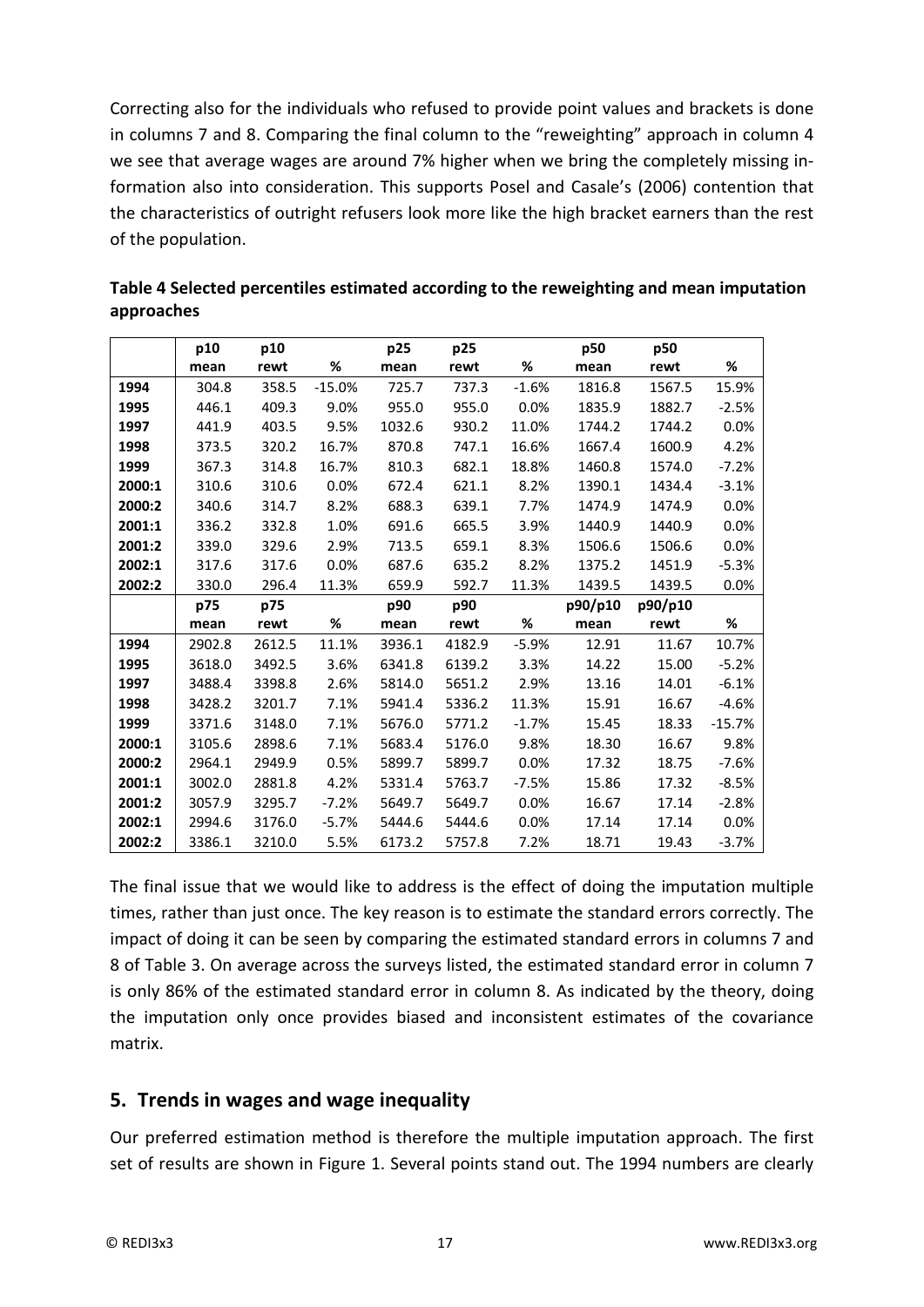too low. As we pointed out above, this is the only period where the concept is net rather than gross earnings. Secondly the dip between October 1999 and February 2000 is clear in both the mean and the median earnings series. This is due to the better enumeration of more marginal forms of employment. Thirdly we see that the OHS earnings series (particularly when looking at median earnings) look a bit high. We suspect that this is due to the undersampling of small households (in particular hostels, backyard shacks and domestic workers). From February 2000 to the end of the series, however, both mean and median earnings are on an upward trajectory. The rate of increase, however, is stronger in the case of the mean than the median. The point estimates suggest that mean real earnings increased by 33% between 2000 and the end of 2011 while median real earnings increased by 16%. The figures convert to average annual increases of 2.45% and 1.26% respectively.



#### <span id="page-17-0"></span>*Figure 1 Real earnings among employees, 1994-2011*

It is therefore clear that increases have gone disproportionately to higher income earners. This is shown in more detail in [Figure 2.](#page-17-1) In this figure we graph various ratios: earnings of the 90<sup>th</sup> and the 75<sup>th</sup> percentiles relative to the median (left panel) and the 25<sup>th</sup> and 10<sup>th</sup> percentiles relative to the median (right panel). It is immediately apparent that earnings at the top end have increased strongly relative to the median – with much bigger gains at the 90<sup>th</sup> percentile than the  $75<sup>th</sup>$ . Judging by the confidence intervals shown in those figures it is very unlikely that these trends reflect sampling noise.

#### <span id="page-17-1"></span>*Figure 2 Wage increases of employees at different percentiles relative to the median*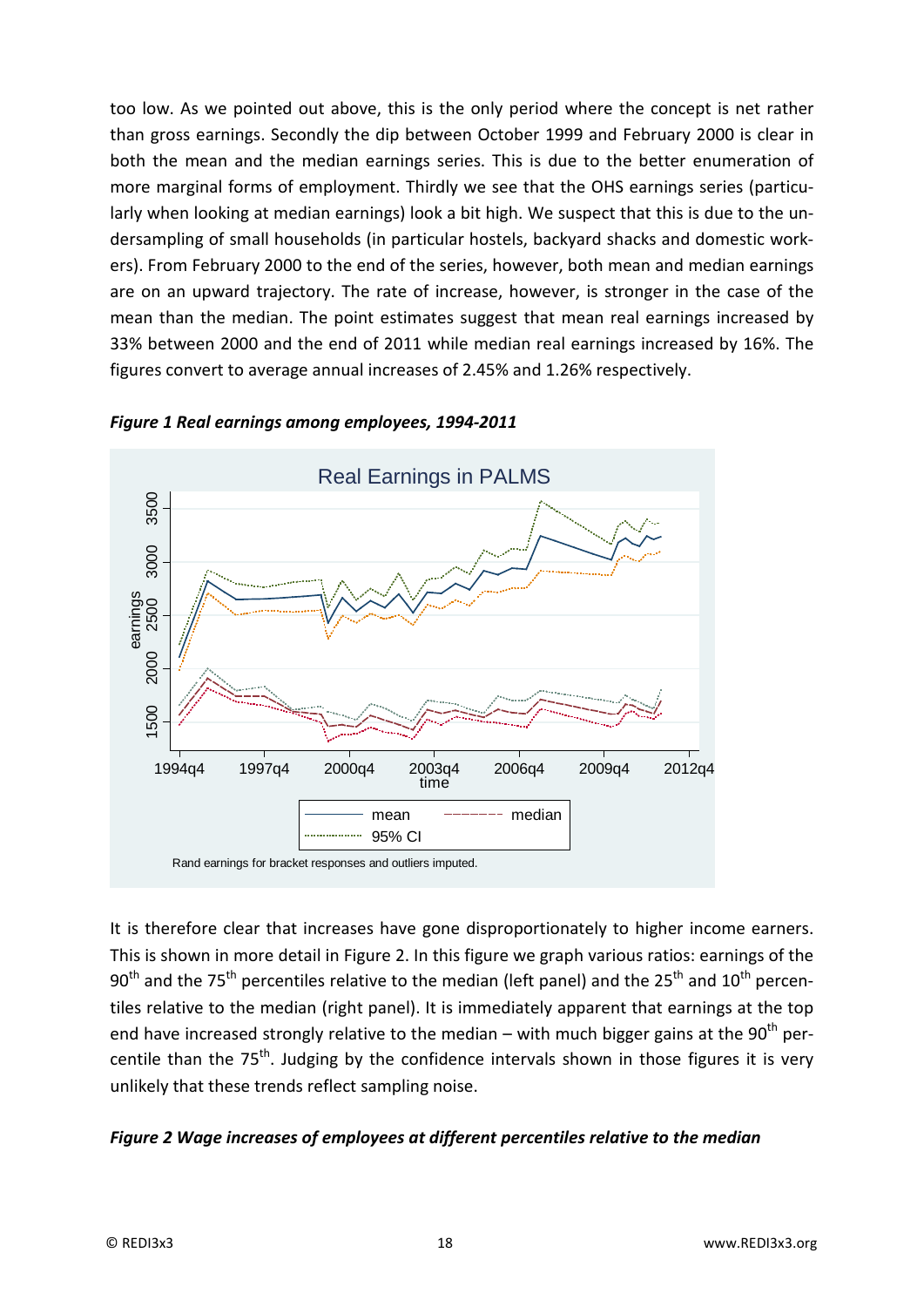

The right-hand panel in that figure suggests that the gap between the  $25<sup>th</sup>$  percentile and the median has stayed constant over time, while the  $10<sup>th</sup>$  percentile has shifted up. This suggests some compression of the earnings distribution right at the bottom.

## **Conclusion**

We have argued both a methodological and a substantive point. Methodologically it is clear that wage trends cannot be read off the raw data, without paying attention to the data quality issues enumerated above. Furthermore considerable care has to be taken to get the "right" point estimates, particularly if one wants to move beyond a simple concern with the mean. Our substantive results suggest that the mean obscures a number of important shifts in the underlying wage distribution. It is clear that inequality in earnings among employees has increased over the post-apartheid time period. Some of the mechanisms underpinning inequality increases in other societies – such as decreases in union power – should not have been operating in South Africa. Clearly more work needs to happen to unpick the mechanisms underlying these shifts. Such work must, however, start from a basis where the data issues are adequately dealt with. The multiply imputed incomes provided in PALMS (Kerr, Lam and Wittenberg 2013) are a good place from where to begin such analyses.

\* \* \*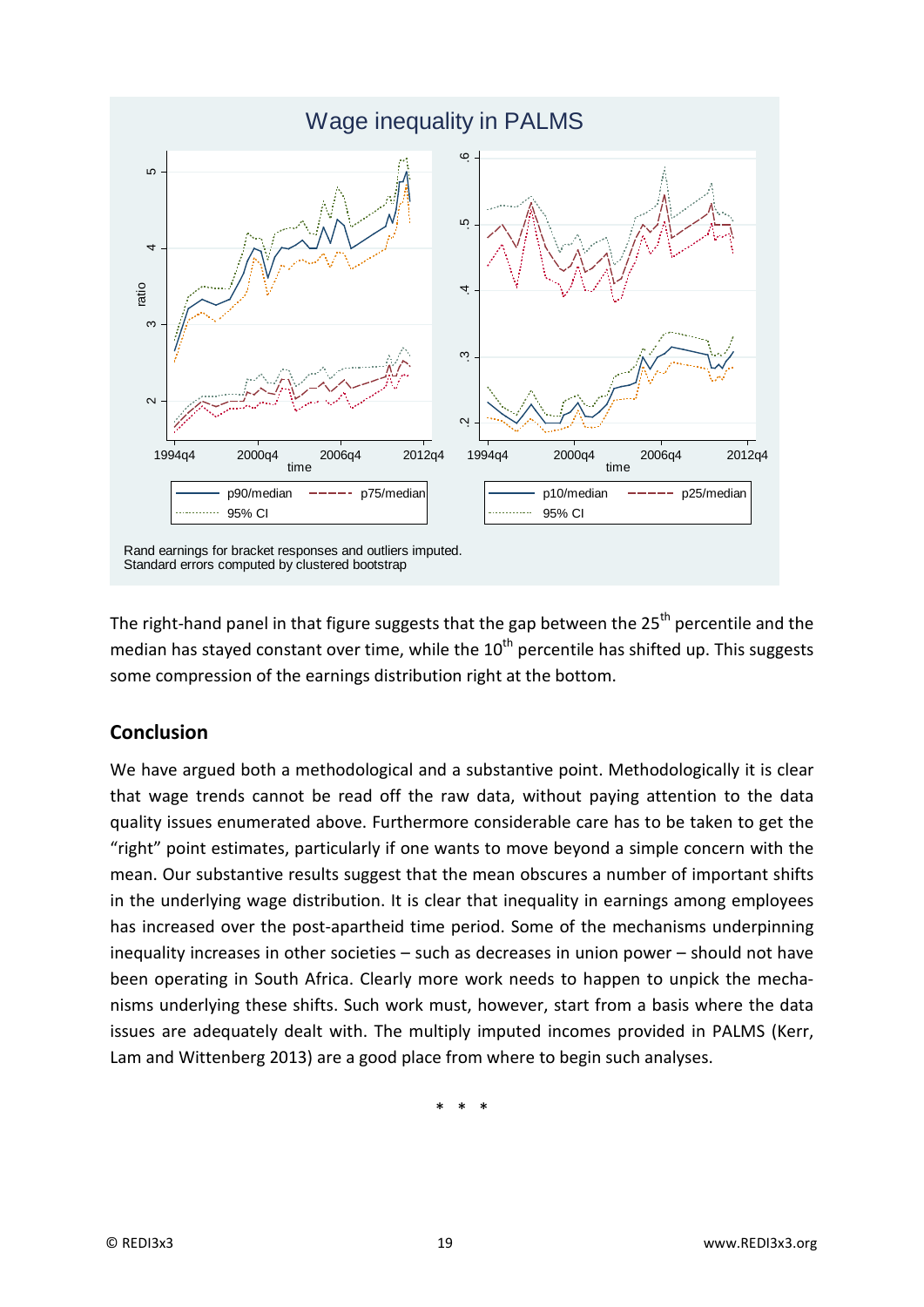## **Datasets**

- Kerr, Andrew, David Lam and Martin Wittenberg (2013), Post-Apartheid Labour Market Series [dataset], Version 2.1, Cape Town: DataFirst [producer and distributor], 2013. [zaf-datafirst-palms-1994-2012-v2.1]
- Statistics South Africa, Labour Force Surveys 2000.1–2007.2 [datasets], Pretoria: Statistics South Africa [producer], Cape Town: DataFirst [distributor], 2013.
- Statistics South Africa, Labour Market Dynamics in South Africa 2010–2011 [datasets], Pretoria: Statistics South Africa [producer], Cape Town: DataFirst [distributor], 2012.
- Statistics South Africa, October Household Surveys 1994–1999 [datasets], Pretoria: Statistics South Africa [producer], Cape Town: DataFirst [distributor], 2013.
- Statistics South Africa, Quarterly Labour Force Surveys 2010.1–2011.4 [datasets], Pretoria: Statistics South Africa [producer], Cape Town: DataFirst [distributor], 2013.

## **References**

- Andridge, R. R. and R. J. A Little (2010), "A review of hot deck imputation for survey nonresponse," *International Statistical Review*, 78(1), 40–64.
- Billor, N., A.S. Hadi and P. F. Velleman, (2000) "BACON: blocked adaptive computationally efficient outlier nominators", *Computational Statistics and Data Analysis,* 34, 279– 298.
- Branson, Nicola and Martin Wittenberg (2014), "Reweighting South African National Household Survey Data to Create a Consistent Series over Time: A Cross-Entropy Estimation Approach", *South African Journal of Economics*, 82(1):19-38.
- Burger, Rulof and Derek Yu (2007), "Wage trends in post-Apartheid South Africa: Constructing an earnings series from household survey data", Working Paper 07/117*,*  Development Policy Research Unit, University of Cape Town.
- Butcher, Kristin and Cecilia Rouse (2001), "Wage Effects of Unions and Industrial Councils in South Africa", *Industrial and Labor Relations Review*, 54 (2), 349-374.
- Casale, Daniela (2004), "What has the feminisation of the labour market 'bought' women in South Africa? Trends in labour force participation, employment and earnings, 1995- 2001", *The Journal of Interdisciplinary Economics,* 15, 251–275.
- Daniels, Reza (2013), "Questionnaire design and response propensities for employee income microdata", Working Paper 89, SALDRU, University of Cape Town. Revised version. Retrieved from www.saldru.uct.ac.za on 18 April 2013.
- Kerr, Andrew, and Martin Wittenberg, (2013), "Sampling methodology and field work changes in the October Household Surveys and Labour Force Surveys", DataFirst Technical Paper Number 21, Cape Town: DataFirst, University of Cape Town.
- Keswell, Malcolm and Laura Poswell (2004), "Returns to Education in South Africa: A Retrospective Sensitivity Analysis of the Available Evidence", *South African Journal of Economics*, 72 (4), 834–860.
- Kingdon, Geeta and John Knight (2001), "Why high open unemployment and small informal sector in South Africa?" University of Oxford: Centre for the Study of African Economies.
- Klein, Nir (2012), "Real Wage, Labor Productivity, and Employment Trends in South Africa: A Closer Look", IMF Working Paper, WP/12/92, International Monetary Fund.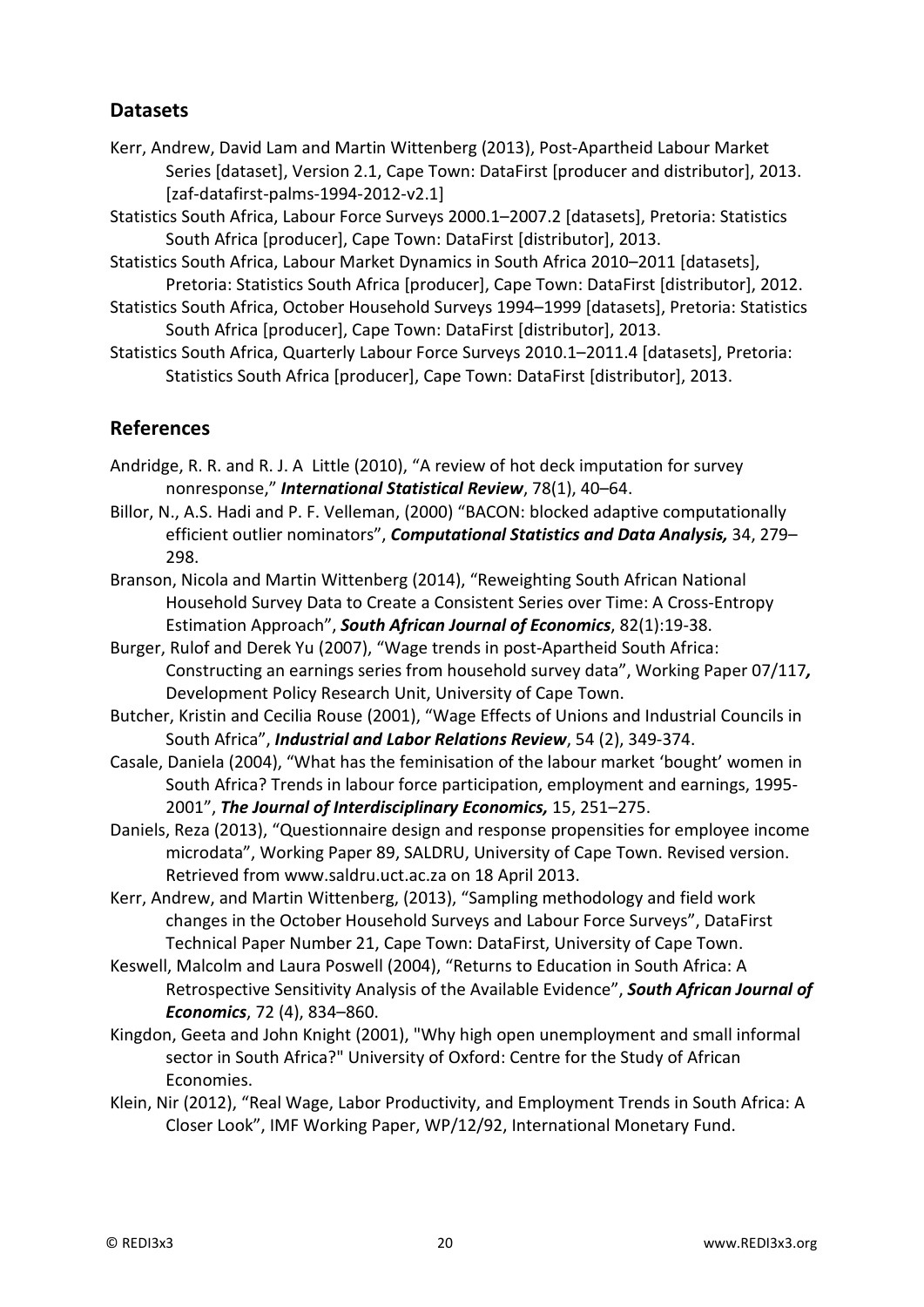- Mazumdar, Dipak and Dirk van Seventer (2002), "A Decomposition of Growth of the Real Wage Rate for South Africa: 1970-2000", *South African Journal of Economics*, 70(6), 1076–1102.
- Piketty, Thomas (2014), *Capital in the Twenty-First Century*, Cambridge, Mass.: Belknap Press of Harvard University Press.
- Posel, Dorrit, and Daniela Casale (2006) "Who Replies in Brackets and what are the Implications for Earnings Estimates? An Analysis of Earnings Data from South Africa", Economic Research Southern Africa, Working Paper 7.
- Rospabé, Sandrine (2002), "How Did Labour Market Racial Discrimination Evolve after the End of Apartheid? An Analysis of the Evolution of Employment, Occupational and Wage Discrimination in South Africa between 1993 and 1999", *South African Journal of Economics*, 70 (1), 185–217.
- Schultz, T. Paul and Germano Mwabu (1998), "Labor Unions and the Distribution of Wages and Employment in South Africa", *Industrial and Labor Relations Review*, 51(4), 680– 703.
- StataCorp, (2013a), *Stata 13 Base Reference Manual*, Stata Press, College Station, TX.

------- (2013b), *Stata 13 Multiple Imputation Reference Manual*, Stata Press, College Station. Statistics South Africa, (2008), "Report on the response by Statistics South Africa to

recommendations of the International Monetary Fund on improvements to the Labour Force Survey", mimeo. Available at

[http://www.statssa.gov.za/qlfs/docs/improvements\\_to\\_lfs.pdf](http://www.statssa.gov.za/qlfs/docs/improvements_to_lfs.pdf) downloaded on 8 June 2013.

- Vermaak, Clare (2012), "Tracking poverty with coarse data: evidence from South Africa", *Journal of Economic Inequality*, 10:239–265.
- von Fintel, Dieter (2007), "Dealing with earnings bracket responses in household surveys: How sharp are midpoint imputations?" *South African Journal of Economics,* 75(2), 293–312.
- Weber, Sylvain (2010) "st0197. bacon: An effective way to detect outliers in multivariate data using Stata (and Mata)", *Stata Journal,* 10(3), 331–338.
- Wittenberg, Martin (2008a), "Income in the October Household Survey 1994", DataFirst technical paper 7, University of Cape Town, available at [http://datafirst.uct.ac.za/images/docs/DataFirst-TP08\\_07.pdf](http://datafirst.uct.ac.za/images/docs/DataFirst-TP08_07.pdf)
- ---- (2008b), "Nonparametric estimation when income is reported in bands and at points", Working Paper 94, ERSA, available at

[http://www.econrsa.org/papers/w\\_papers/wp94.pdf.](http://www.econrsa.org/papers/w_papers/wp94.pdf)

- ---- (2014) "Analysis of employment, real wage, and productivity trends in South Africa since 1994", ILO Conditions of Work and Employment Series, Working paper No. 45, March 2014 available at [http://www.ilo.org/public/libdoc/ilo/2014/114B09\\_23\\_engl.pdf](http://www.ilo.org/public/libdoc/ilo/2014/114B09_23_engl.pdf)
- ----- and Farah Pirouz, (2013) "The measurement of earnings in the post-Apartheid period: An overview", DataFirst technical paper 23, September 2013, available at [http://www.datafirst.uct.ac.za/images/docs/DataFirst-TP13\\_23.pdf](http://www.datafirst.uct.ac.za/images/docs/DataFirst-TP13_23.pdf)
- Yu, Derek (2011), "Some factors influencing the comparability and reliability of poverty and inequality estimates across household surveys, Paper presented to MASA conference, available at

[http://www.aceconferences.co.za/MASA%20FULL%20PAPERS/Submission%20-](http://www.aceconferences.co.za/MASA%20FULL%20PAPERS/Submission%20-%20Derek%20Yu1.pdf) [%20Derek%20Yu1.pdf.](http://www.aceconferences.co.za/MASA%20FULL%20PAPERS/Submission%20-%20Derek%20Yu1.pdf)